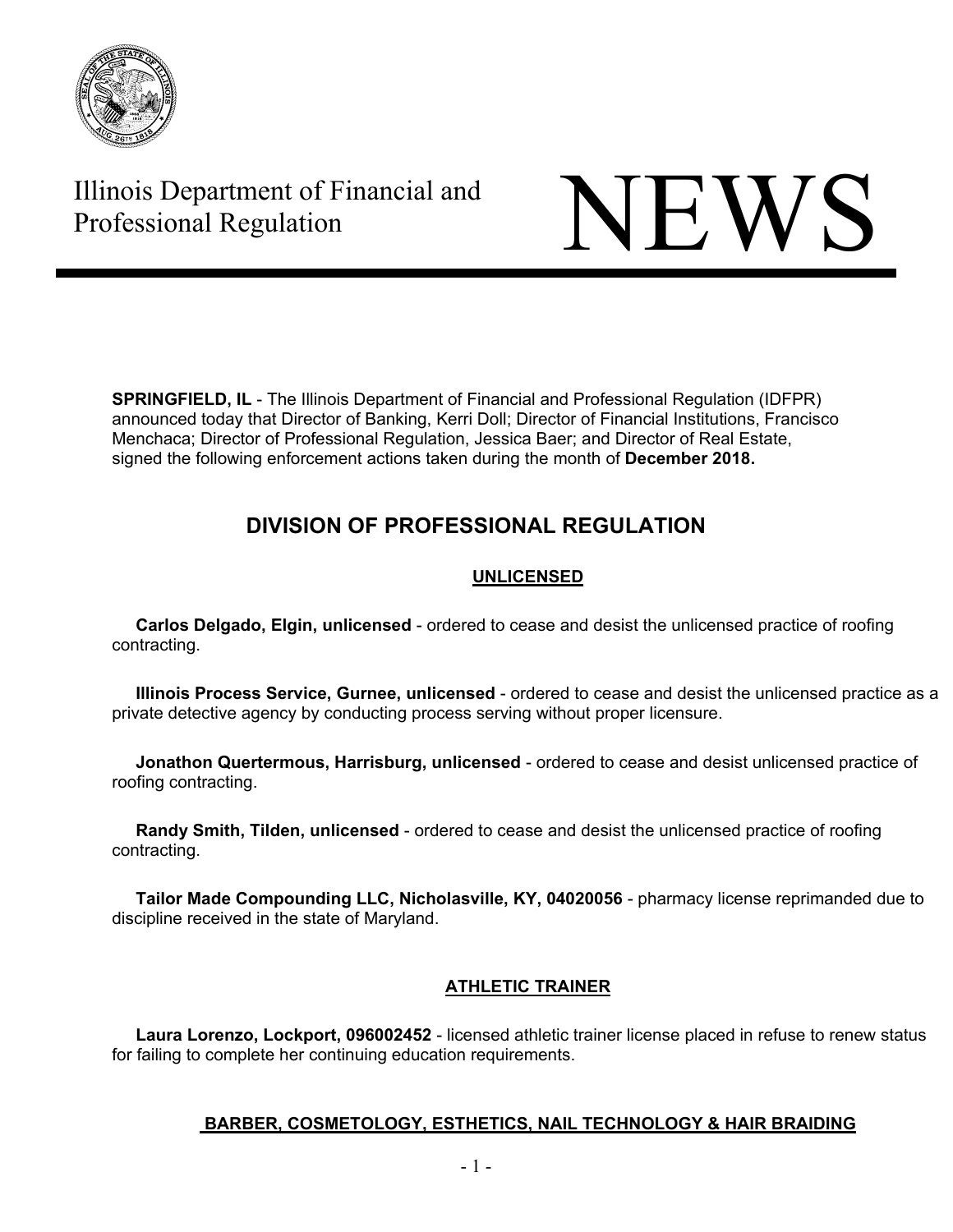**My Le, Belvidere, 169021083** - nail technician license suspended for failure to file and/or pay Illinois state income taxes.

 **Janette Anderson, Moline, 011227085** - cosmetologist license suspended for failure to file and/or pay Illinois state income taxes.

 **Jean Bryant, Chicago, 011274086** - cosmetologist license suspended for failure to file and/or pay Illinois state income taxes.

 **Edward Burnett, Chicago, 011316993** - cosmetologist license suspended for failure to file and/or pay Illinois state income taxes.

 **Expert Nails, Oak Park, 189007128** - salon license reprimanded and fined \$750 for aiding and assisting unlicensed practice which caused harm to a client.

 **Lauren Gelling, Chicago, 131010050** - licensed esthetician license suspended for failure to file and/or pay Illinois state income taxes.

 **Diane Maylee, Chicago, 011167677** - cosmetologist license suspended for failure to file and/or pay Illinois state income taxes.

 **Christina Orsan, St. Charles, 011312783** - cosmetologist license suspended for failure to file and/or pay Illinois state income taxes.

 **Sedrick Powell, Calumet City, 006061285** - barber license suspended for failure to file and/or pay Illinois state income taxes.

 **Shandy Prophet, Sycamore, 011271208** - cosmetologist license suspended for failure to file and/or pay Illinois state income taxes.

 **Annie Rice, Chicago, 012005013** - cosmetologist teacher license suspended for failure to file and/or pay Illinois state income taxes.

 **Robert Slue, Chicago, 006061512** - barber license suspended for failure to file and/or pay Illinois state income taxes.

 **Travis Spurgetis, Milan, 006062770** - barber license suspended for failure to file and/or pay Illinois state income taxes.

 **Rozaliya Tomova, Hoffman Estates, 169027980** - nail technician license issued with reprimand and fined \$1,000 due to having practiced without authority prior to licensure.

 **Charlise Williams, Chicago, 011243809** - cosmetologist license suspended for failure to file and/or pay Illinois state income taxes.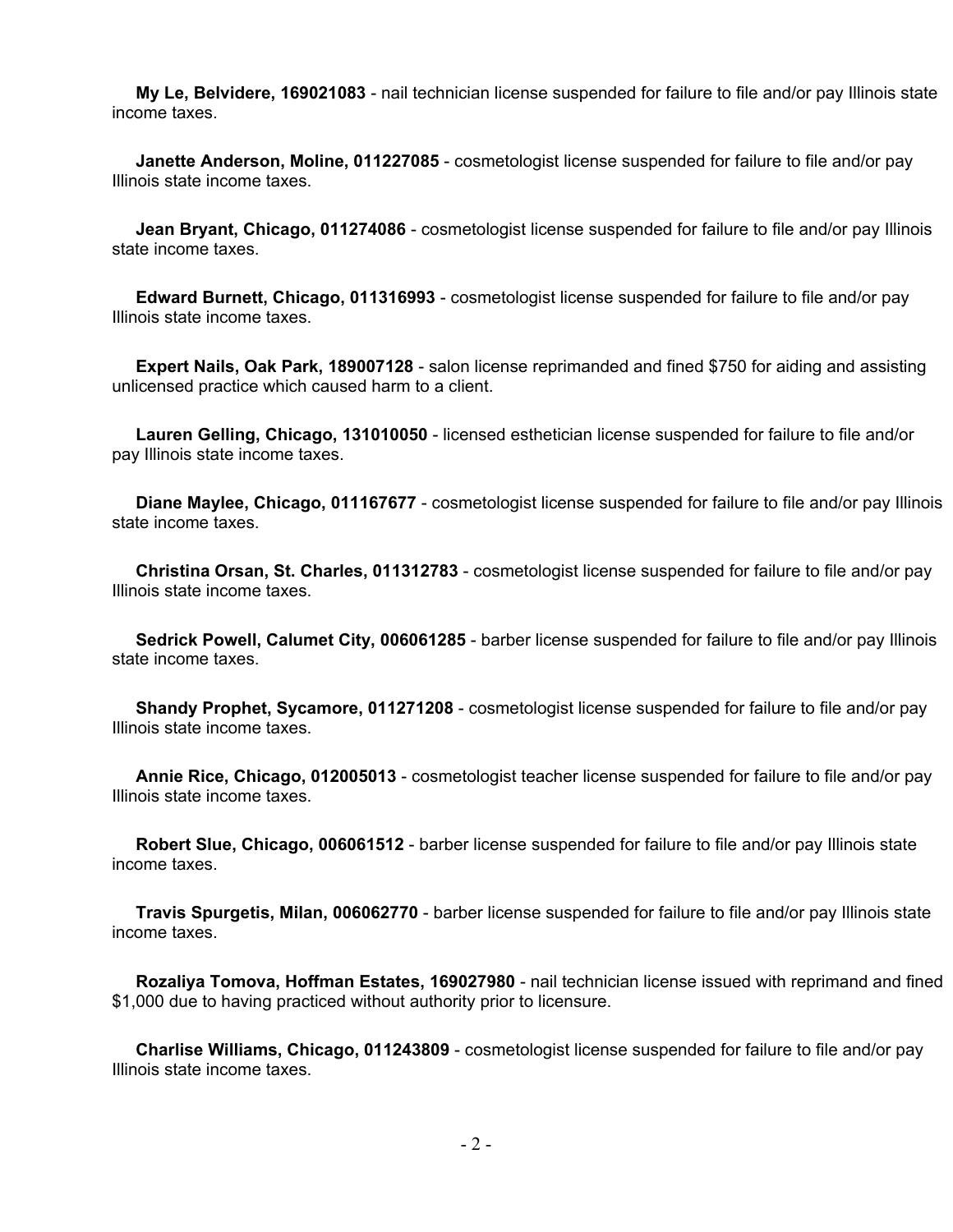**Michael Wilson, Chicago, 007000474** - barber teacher license suspended for failure to file and/or pay Illinois state income taxes.

#### **ACUPUNCTURE**

 **Aimee Hebert, Chicago, 198000903** - licensed acupuncturist license suspended for failure to file and/or pay Illinois state income taxes.

#### **DENTISTRY**

 **Patricia James, Chicago, 019022143** - dental license suspended for failure to file and/or pay Illinois state income taxes.

 **Kha Nguyen, Champaign, 319017852** - dental controlled substance license is reprimanded due to his having written prescriptions for controlled substances while her license was not-renewed and expired and due to having voluntarily surrendered his U.S. Department of Justice-Drug Enforcement Administration (DEA) controlled substance registration.

 **Errol Oztekin, Mt. Prospect, 019022270** - dental license fined \$36,000 due to his engaging in the practice of dentistry on a suspended license.

 **Aaron Phillips, Belleville, 019022712** - dental license and controlled substance license, 319011706 reprimanded and must complete continuing education courses due to unprofessional conduct and poor standard of care through the administration of anesthetic medication more than the recommended dosage.

 **Imaad Shaikh, Bloomingdale, 019022472** - dental license suspended for failure to file and/or pay Illinois state income taxes.

 **Monique Tucker, Broadview, 019023803** - dental license suspended for failure to file and/or pay Illinois state income taxes.

 **David Weber, Darien, 019018607** - dental license automatically, indefinitely suspended for a minimum of six for failure to provide the Department proof of continuing education and failure to submit quarterly reports to the Department's Probation Compliance Unit.

#### **PRIVATE DETECTIVE, PRIVATE ALARM, PRIVATE SECURITY, FINGERPRINT VENDOR & LOCKSMITH**

 **Antonio Allmon, Chicago, 129403718** - permanent employee registration card suspended for failure to file and/or pay Illinois state income taxes.

 **Zuriel Anderson, Chicago, 129431191** - permanent employee registration card issued and placed on three-year non-reporting probation due to criminal conviction.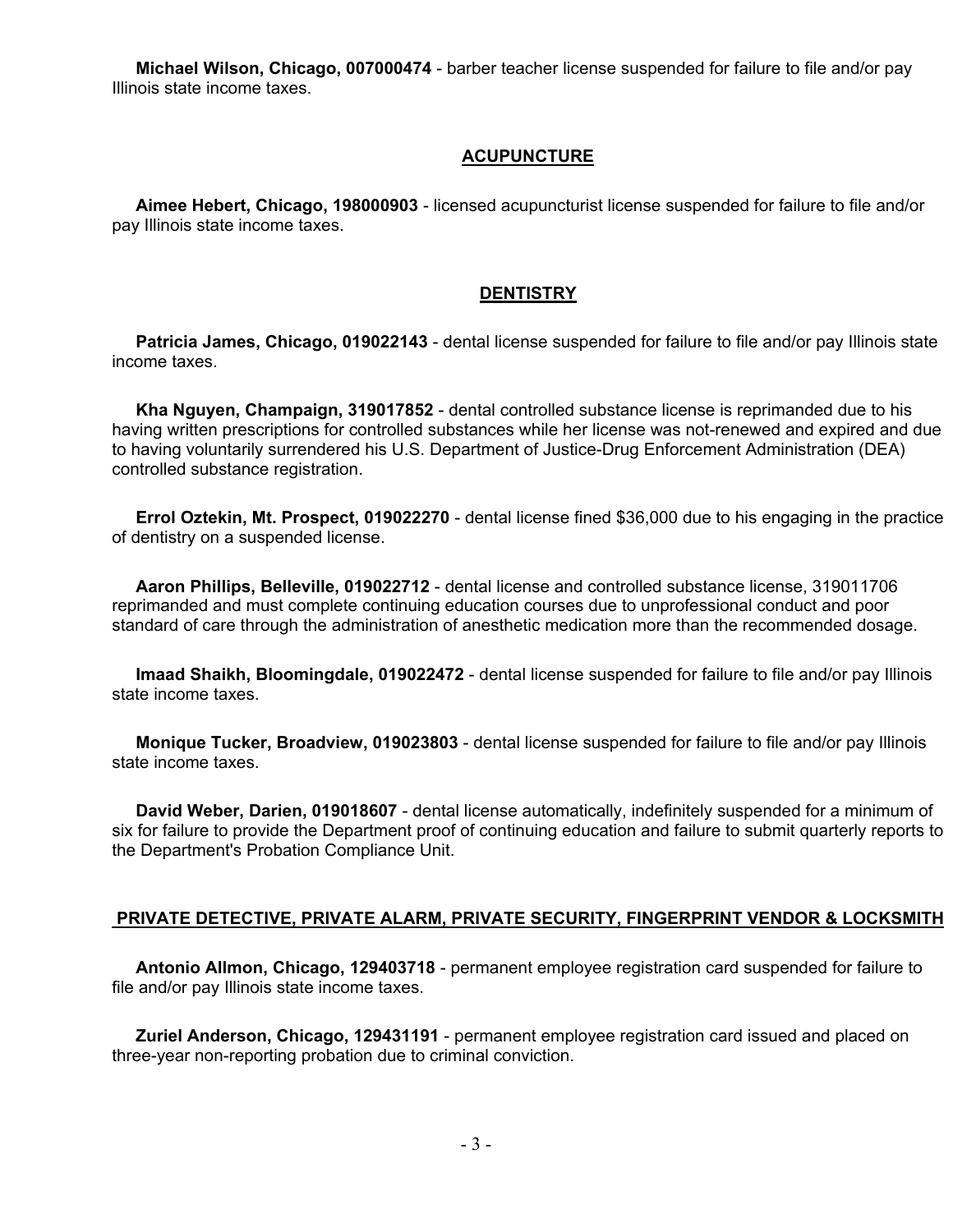**Crawford Barbee, Chicago, 129009420** - permanent employee registration card suspended for failure to file and/or pay Illinois state income taxes.

 **Marlon Benoit, Chicago, 129154869** - permanent employee registration card placed in refuse to renew status for failure to appear for a disciplinary conference.

 **Robert Benson, Kankakee, 129291194** - permanent employee registration card suspended for failure to file and/or pay Illinois state income taxes.

 **Jefonte Brantley, Chicago, 129366265** - permanent employee registration card placed in refuse to renew status for failure to appear for a disciplinary conference.

 **Shenita Brooks, Chicago, 129234890** - permanent employee registration card placed in refuse to renew status for failure to appear for a disciplinary conference.

 **Reginald Brown, Chicago, 129227890** - permanent employee registration card suspended for failure to file and/or pay Illinois state income taxes.

 **Bennie Bryant, Flossmoor, 129227424** - permanent employee registration card suspended for failure to file and/or pay Illinois state income taxes.

 **Bennie Bryant, Matteson, 119001540** - licensed private security contractor license suspended for failure to file and/or pay Illinois state income taxes.

 **George Buckley, Chicago, 129394766** - permanent employee registration card and firearm control card, **229081253** both revoked due to criminal conviction and failure to report.

 **Kyle Campbell, Chicago, 129393610** - permanent employee registration card placed in refuse to renew status for failure to appear for a disciplinary conference.

 **Craig Campbell, Oak Brook Terrace, 129292200** - permanent employee registration card and private security contractor agency reprimanded and fined, owed jointly and severally, after respondents conducted a security agency without the proper licensure.

 **Deatrick Carter, Davenport, IA, 201704123** - licensed practical nurse license placed in refuse to renew status due to a sister-state discipline.

 **Robert Castellano, Wood Dale, 129156209** - permanent employee registration card placed on one-year non-reporting probation due to criminal conviction and failure to report.

 **Paul Coglianese, Evergreen, 129293326** - permanent employee registration card placed in refuse to renew status for failure to appear for a disciplinary conference.

 **Willie Cohen, Chicago, 129323767** - permanent employee registration card suspended for failure to file and/or pay Illinois state income taxes.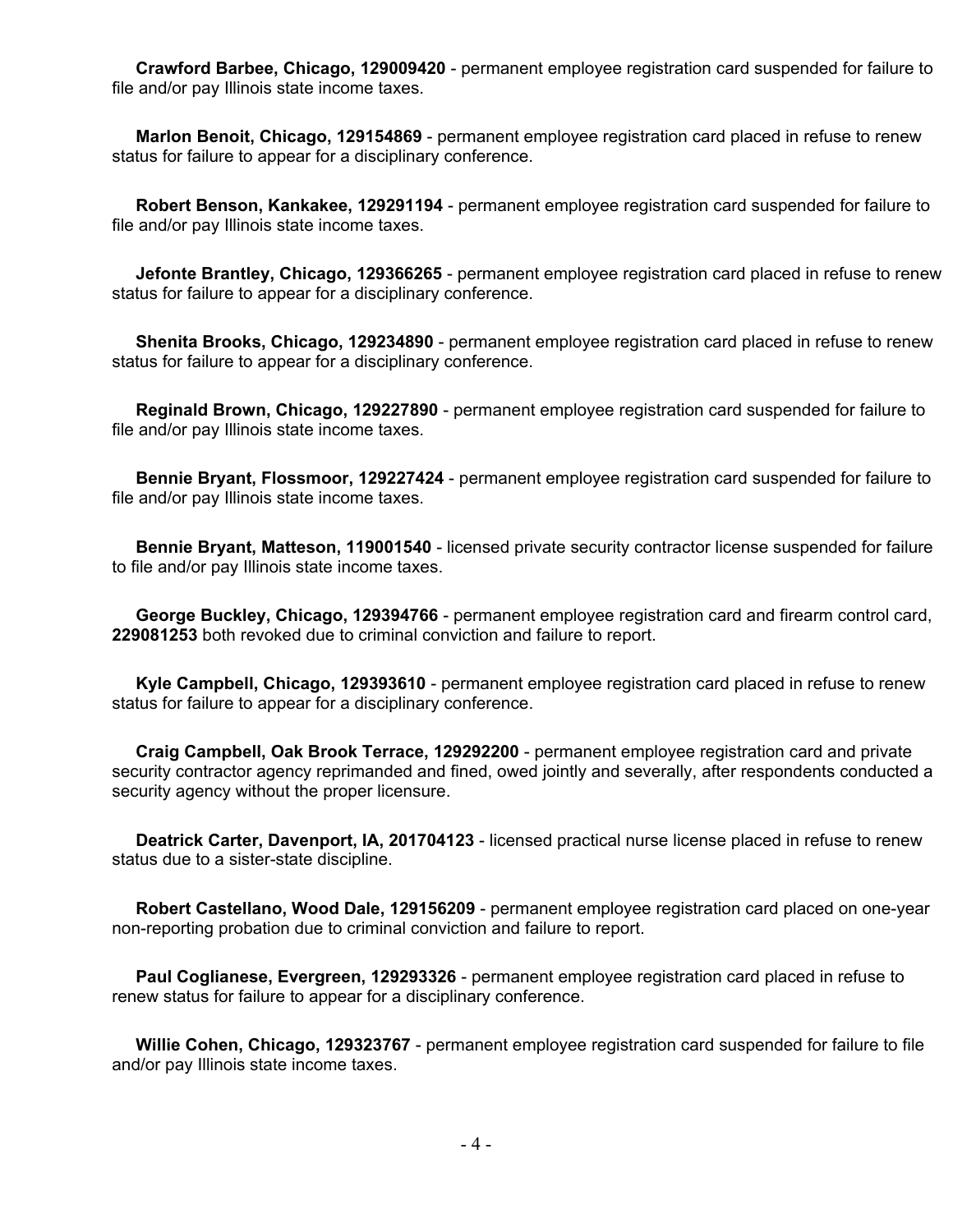**Sean Costin, Alton, 129410264** - permanent employee registration card placed in refuse to renew status for being more than 30 days delinquent in the payment of child support.

 **Markita Cox, Chicago, 129356772** - permanent employee registration card suspended for failure to file and/or pay Illinois state income taxes.

 **Derrick Dyson, Robbins, 129321242** - permanent employee registration card placed in refuse to renew status for failure to appear for a disciplinary conference.

 **John Fluellen, Chicago, 129353582** - permanent employee registration card suspended for failure to file and/or pay Illinois state income taxes.

 **Jeffrey Ford, Forest Park, 129414828** - permanent employee registration card suspended for failure to file and/or pay Illinois state income taxes.

 **David Ford, Chicago, 129380508** - permanent employee registration card suspended for failure to file and/or pay Illinois state income taxes.

 **Maurice Grant, Chicago, 129304347** - permanent employee registration card suspended for failure to file and/or pay Illinois state income taxes.

 **James Greco, Chicago, 129298651** - permanent employee registration card placed in refuse to renew status for failure to appear for a disciplinary conference.

 **Charlie Hamer, Chicago, 129394828** - permanent employee registration card placed in refuse to renew status for failure to appear for a disciplinary conference.

 **Catrice Hardamen, Chicago, 129391207** - permanent employee registration card suspended for failure to file and/or pay Illinois state income taxes.

 **Robert Hayes, Chicago, 129360955** - permanent employee registration card restored and placed on oneyear non-reporting probation due to criminal conviction and effective upon payment of fees and filing of forms.

 **Errol Hewitt, Evanston, 129196575** - permanent employee registration card suspended for failure to file and/or pay Illinois state income taxes.

 **Derrick Hines, Chicago, 129305136** - permanent employee registration card placed in refuse to renew status for failure to appear for a disciplinary conference.

 **Hans House, Chicago, 129369063** - permanent employee registration card placed in refuse to renew status for failure to appear for a disciplinary conference.

 **Terrance Ingram, Dolton, 129404218** - permanent employee registration card suspended for failure to file and/or pay Illinois state income taxes.

**Akeem Ishola, Chicago, 129282151** - permanent employee registration card suspended for failure to file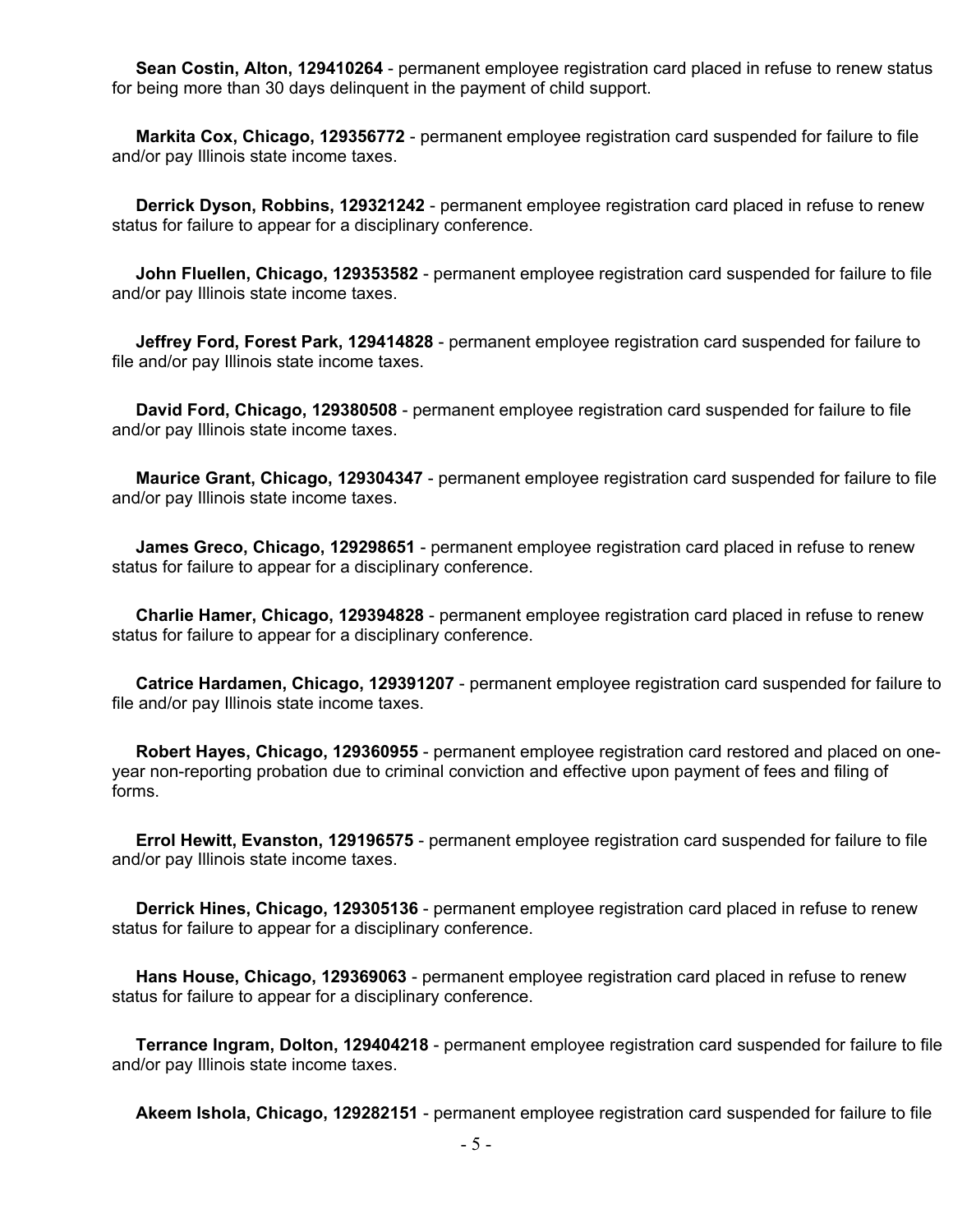and/or pay Illinois state income taxes.

 **Anthony James, Chicago, 129394028** - permanent employee registration card suspended for failure to file and/or pay Illinois state income taxes.

 **Billy Jamison, South Holland, 129231302** - permanent employee registration card placed in refuse to renew status for failure to appear for a disciplinary conference.

 **Glenn Jenkins, Oakbrook Terrace, 129399774** - permanent employee registration card placed on indefinite suspension due to criminal conviction and failure to report.

 **Tyrone Johnson, Chicago, 129035266** - permanent employee registration card placed in refuse to renew due to failure to report an arrest and conviction for aggravated discharge of a firearm.

 **Robert Johnson, Flossmoor, 129326769** - permanent employee registration card suspended for failure to file and/or pay Illinois state income taxes.

 **Lamont Jones, Gary, IN, 129323340** - permanent employee registration card suspended for failure to file and/or pay Illinois state income taxes.

 **Lisa Krok, Bartlett, 129362174** - permanent employee registration card placed in refuse to renew status for failure to appear for a disciplinary conference.

 **Ronald Lewis, Chicago, 129390557** - permanent employee registration card placed in refuse to renew status for failure to appear for a disciplinary conference.

 **Nathaniel Lomax, Chicago, 129283764** - permanent employee registration card placed in refuse to renew status for failure to appear for a disciplinary conference.

 **Stanley Longstreet, Chicago, 129420011** - permanent employee registration card suspended for failure to file and/or pay Illinois state income taxes.

 **Jeannine Madden, Chicago, 129397574** - permanent employee registration card placed in refuse to renew status for failure to appear for a disciplinary conference.

 **Juan Martinez, Chicago, 129431703** - permanent employee registration card placed on one-year nonreporting probation due to criminal conviction.

 **Ryan Mattingly, Rockford, 129332372** - permanent employee registration card placed in refuse to renew license after receiving information that respondent was charged with first degree murder, aggravated battery, mob action, and unlawful restraint.

 **Howard McCoy, Beach Park, 129415150** - permanent employee registration card suspended for failure to file and/or pay Illinois state income taxes.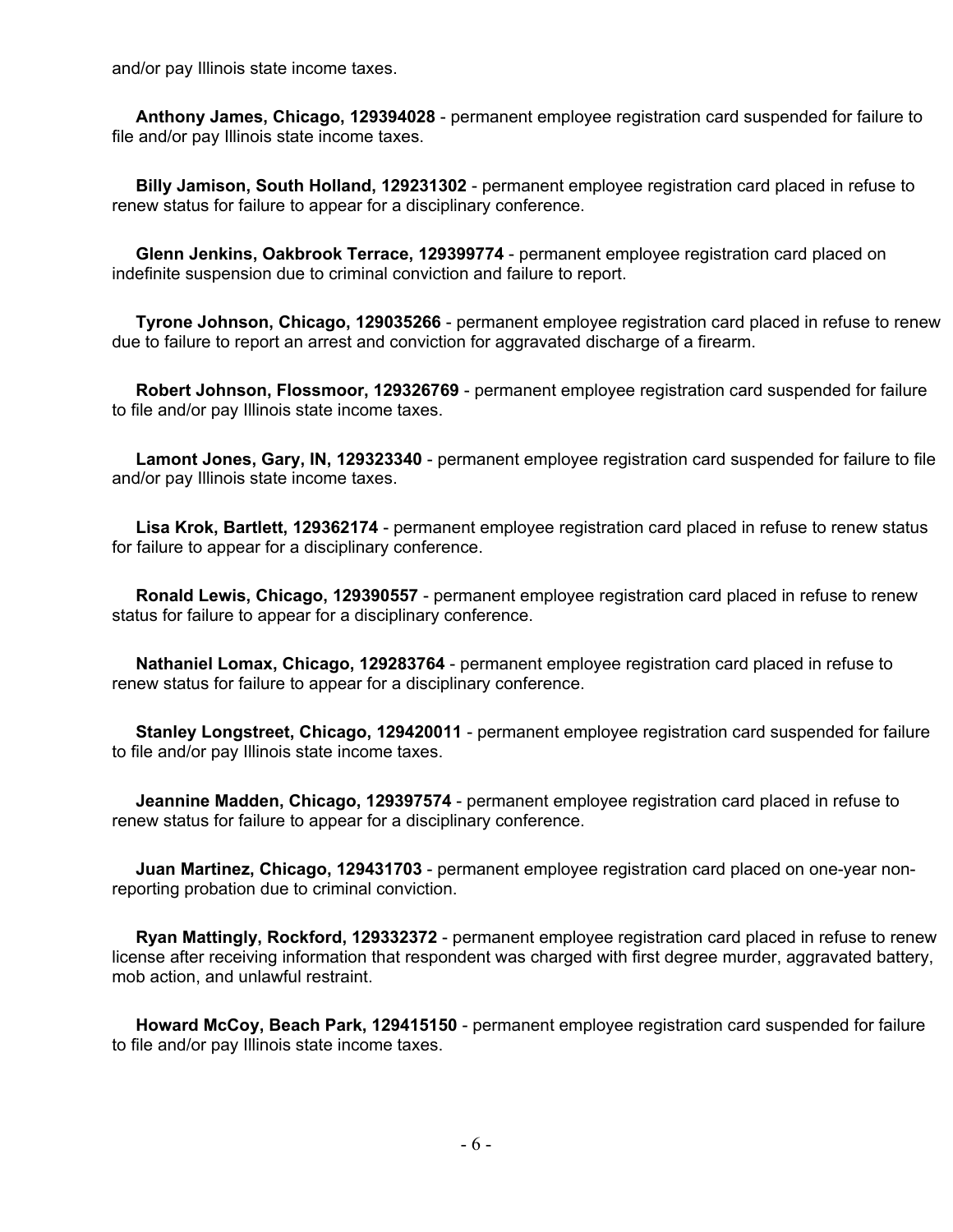**Keanu McGhee, Aurora, 129391484** - permanent employee registration card placed in refuse to renew status for failure to appear for a disciplinary conference.

 **Tramell McGraw-Anderson, Chicago, 129367713** - permanent employee registration card placed in refuse to renew status for failure to appear for a disciplinary conference.

 **Koneshia McGrone, Chicago, 129423539** - permanent employee registration card suspended for failure to file and/or pay Illinois state income taxes.

 **Jeremy Mitchell, Aurora, 129413594** - permanent employee registration card placed in refuse to renew status for failure to appear for a disciplinary conference.

 **William Moore, Chicago, 129403443** - permanent employee registration card placed in refuse to renew status for failure to appear for a disciplinary conference.

 **Shane Morgan, Palatine, 129413596** - permanent employee registration card placed in refuse to renew status for failure to appear for a disciplinary conference.

 **Lytrice Murphy, Chicago, 129220105** - permanent employee registration card suspended for failure to file and/or pay Illinois state income taxes.

 **Jennye Neal, Chicago, 129352429** - permanent employee registration card placed in refuse to renew status for failure to appear for a disciplinary conference.

 **Anna Negron, Chicago, 129421851** - permanent employee registration card suspended for failure to file and/or pay Illinois state income taxes.

 **Pierre Newson, Chicago, 129375988** - permanent employee registration card placed on two-year nonreporting probation and firearm control card prohibited due to criminal conviction and failure to report.

 **Neal Noorman, Addison, 129361066** - permanent employee registration card placed in refuse to renew status for failure to appear for a disciplinary conference.

 **Jonathan Ocasio, Chicago, 129367410** - permanent employee registration card suspended for failure to file and/or pay Illinois state income taxes.

 **Sylvester Otis, Broadview, 129234003** - permanent employee registration card suspended for failure to file and/or pay Illinois state income taxes.

 **David Preacley, Chicago, 129422786** - permanent employee registration card suspended for failure to file and/or pay Illinois state income taxes.

 **Queen Reed, Chicago, 129431097** - permanent employee registration card issued and placed on oneyear non-reporting probation due to criminal conviction and failure to report.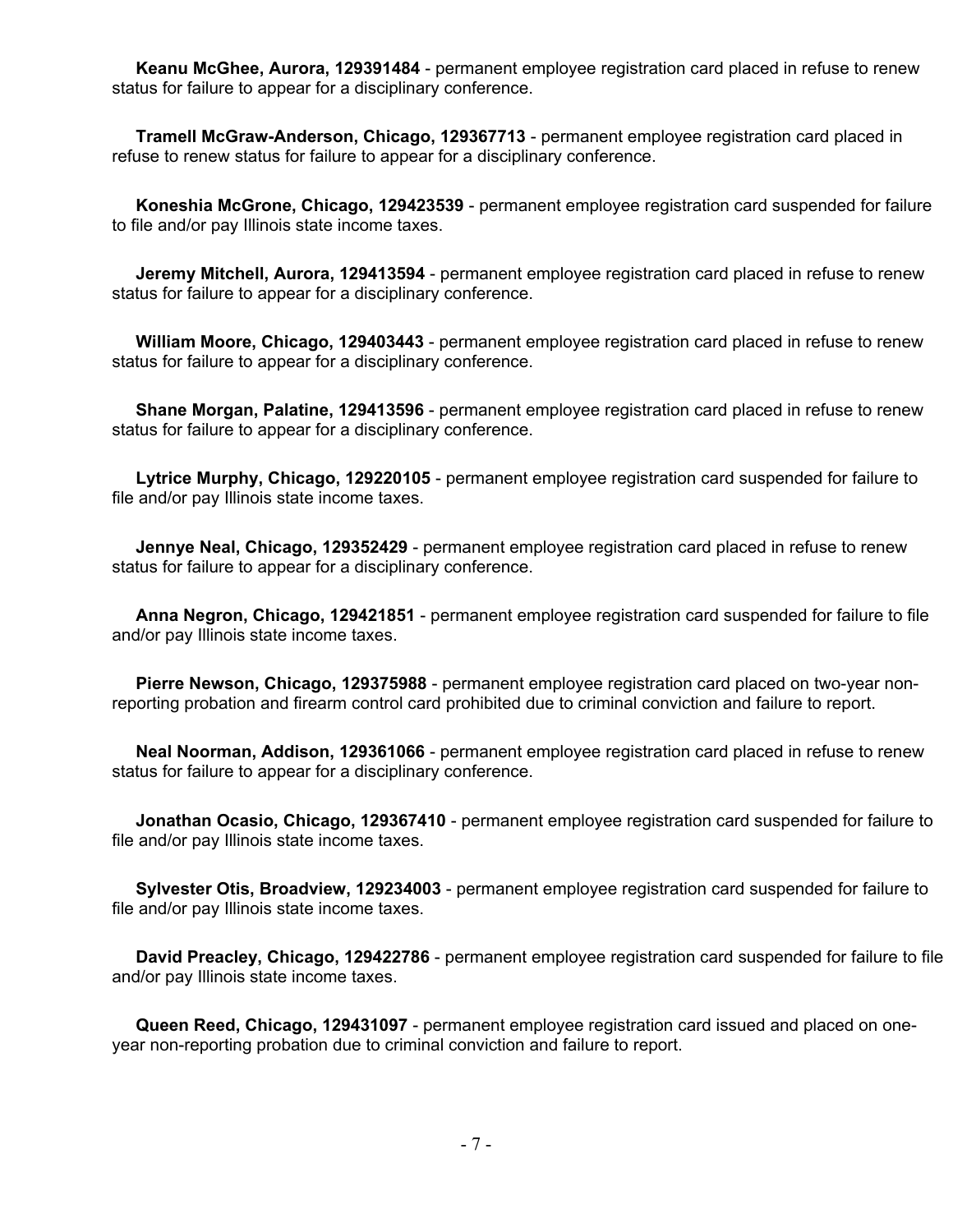**Laniel Richardson, Chicago, 129345788** - permanent employee registration card placed in refuse to renew status for failure to appear for a disciplinary conference.

 **Antwaune Roberts, East St. Louis, 129379031** - permanent employee registration card suspended for failure to file and/or pay Illinois state income taxes.

 **Alex Roman, Chicago, 129399078** - permanent employee registration card suspended for failure to file and/or pay Illinois state income taxes.

 **Gregory Sanders, Forest Park, 129407287** - permanent employee registration card suspended for failure to file and/or pay Illinois state income taxes.

 **Phillip Scarborough, Chicago, 129427364** - permanent employee registration card suspended for failure to file and/or pay Illinois state income taxes.

 **Terry Smith, Chicago, 129237333** - permanent employee registration card suspended for failure to file and/or pay Illinois state income taxes.

 **Shawon Spearman, Lansing, 129379219** - permanent employee registration card indefinitely suspended for being more than 30 days delinquent in the payment of child support.

 **Clifton Taylor, Chicago, 129291467** - permanent employee registration card issued and placed on twoyear non-reporting probation and prohibiting a firearm control card due to criminal convictions and failure to report.

 **Reginald Turner, Chicago, 129431140** - permanent employee registration card issued and placed on two-year non-reporting probation due to criminal conviction.

 **Verico Veal, Chicago, 129395771** - permanent employee registration card placed in refuse to renew status for failure to appear for a disciplinary conference.

 **Lance Watkins, Chicago, 129431021** - permanent employee registration card issued and placed on fiveyear non-reporting probation due to criminal conviction.

 **Lagwana Watson-McNeal, Hillside, 129294038** - permanent employee registration card placed on twoyear non-reporting probation due to criminal conviction and effective upon payment of fees and filing of forms.

 **Perry White, Chicago, 129400904** - permanent employee registration card suspended for failure to file and/or pay Illinois state income taxes.

 **Robert Wines, Calumet Park, 129247704** - permanent employee registration card placed in refuse to renew status for failure to appear for a disciplinary conference.

 **Nychelle Woolfolk, Chicago, 129431367** - permanent employee registration card issued and placed on one-year non-reporting probation due to criminal conviction.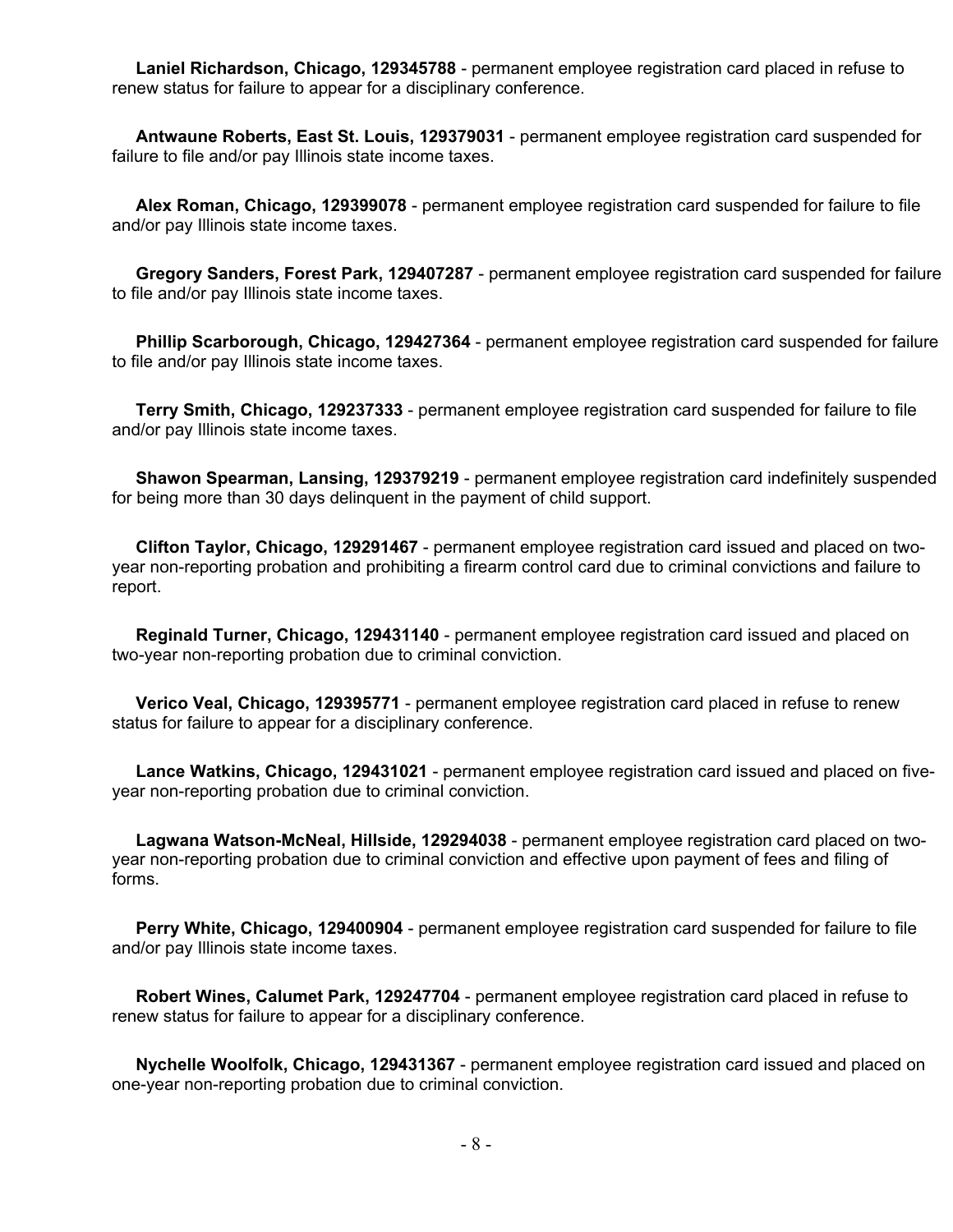**Terrence Ziemann, Wautoma, WI, 129196444** - permanent employee registration card placed in refuse to renew status due to conducting business and receiving compensation as a private detective agency without holding a valid license.

#### **DIETITIAN & NUTRITION**

 **Deborah Arneson, Chicago, 164003976** - licensed dietitian nutritionist license suspended for failure to file and/or pay Illinois state income taxes.

#### **HUMANE EUTHANASIA**

 **Animal Welfare League, Chicago Ridge, 228000029 & 2280000030** - certified euthanasia agency licenses both placed on indefinite probation with practice restrictions for a minimum of five years and fined \$10,000 based on two inspections by Department investigators and complaints of malpractice.

#### **FUNERAL DIRECTOR AND EMBALMER**

 **Arnell Corbin, Berkeley, 031008775** - licensed funeral director license suspended for failure to file and/or pay Illinois state income taxes.

#### **IL LAND SURVEYOR**

 **Courtney Shropshire, West Dundee, 035002783** - land surveyor license fined \$1,000 and with professional design firm license, 184005526, must cease and desist from offering land surveying services on an expired/non-renewed professional design firm license.

#### **IL PHYSICIAN ASSISTANT**

 **Paul West, Chicago, 085000949** - licensed physician assistant license suspended for failure to file and/or pay Illinois state income taxes.

#### **IL ROOFING CONTRACTOR**

 **Chris Abbott, Chicago, 104016391** - roofing contractor license fined \$7,500 and with qualifying party designation, 105006442, indefinitely suspended effective March 15, 2019, based on unprofessional conduct and failure to respond to Department's written information request.

 **CSR Roofing Contractors, Inc., Oak Park, 104000268** - roofing contractor license reprimanded and fined \$3,500 due to subcontracting a commercial roofing project to a residential roofing contractor.

**Groupxl, LLC, Libertyville, 104017110** - roofing contractor license reprimanded and fined \$5,000 based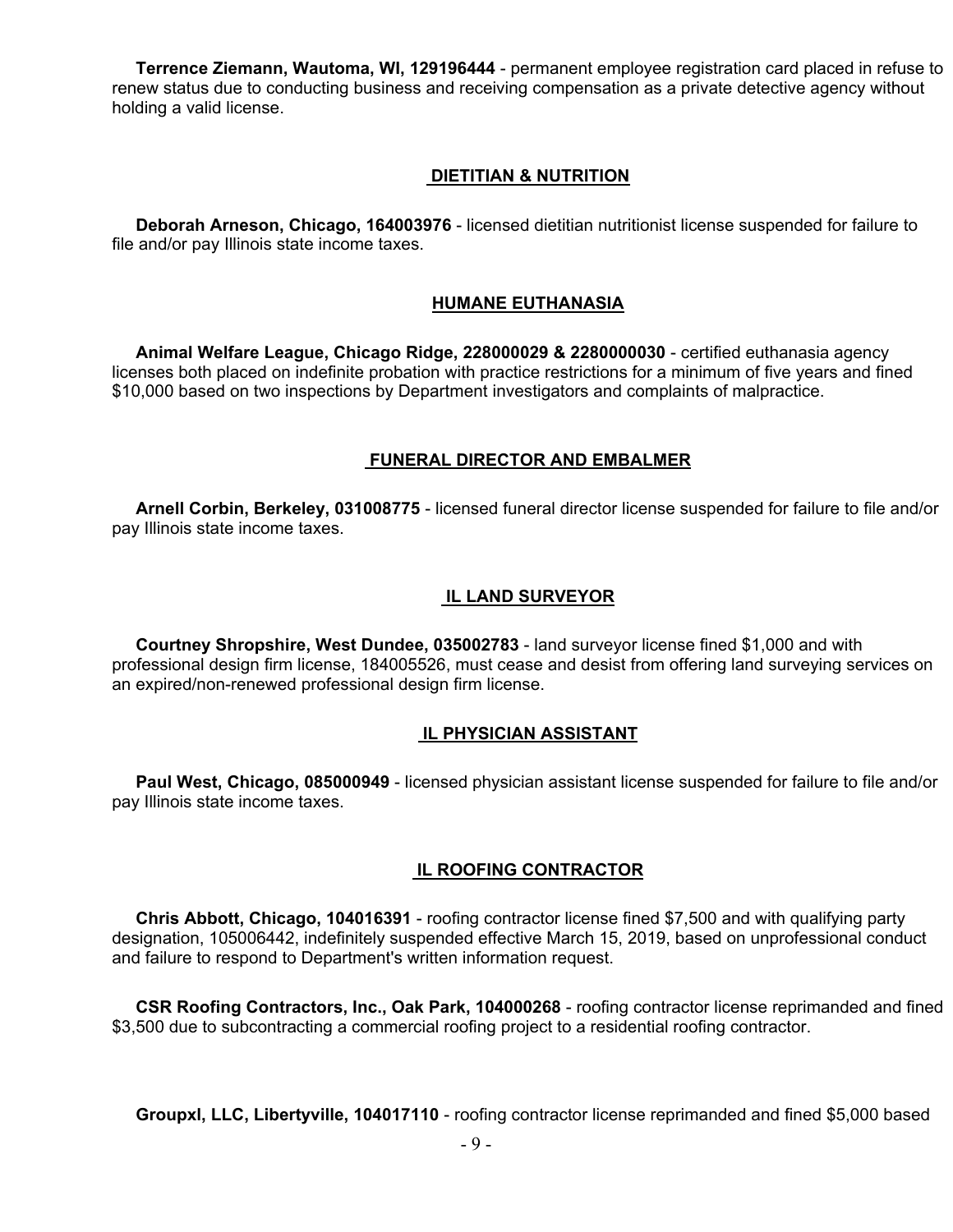on aiding and assisting unlicensed practice of roofing contracting.

 **Major Restoration, Inc., Schaumburg, 104017546** - roofing contractor license reprimanded and fined \$3,500 based on aiding and assisting unlicensed practice of roofing contracting.

#### **MASSAGE THERAPY**

 **Xuemei Hu, Chicago, 227014972** - massage therapist license reprimanded as result of pleading guilty and being found guilty of a criminal misdemeanor Prostitution charge which was directly related to massage therapy practice.

 **David Ayers, Chicago, 227017555** - massage therapist license suspended for failure to file and/or pay Illinois state income taxes.

 **Wyatt Carter, Chicago, 227019779** - massage therapist license suspended for failure to file and/or pay Illinois state income taxes.

 **Amanda Flores, Palatine, 227018388** - massage therapist license suspended for failure to file and/or pay Illinois state income taxes.

 **Tanginika Hill, Chicago, 227017603** - massage therapist license suspended for failure to file and/or pay Illinois state income taxes.

 **Ariel Simmons, Chicago, 227019959** - massage therapist license suspended for failure to file and/or pay Illinois state income taxes.

 **Tara Snyder-Holland, Royalton, 227013373** - massage therapist license suspended for failure to file and/or pay Illinois state income taxes.

 **Jeffery Williams, Chicago, 227019037** - massage therapist license suspended for failure to file and/or pay Illinois state income taxes.

#### **MEDICAL**

 **James Adams, Bradley, 038003809** - chiropractor license suspended for failure to file and/or pay Illinois state income taxes.

 **David Ade, Moline, 036062963** - physician and surgeon license placed on indefinite probation for a minimum of one-year and fined \$5,000 for inappropriate prescribing of controlled substances to a patient of his practice.

**Syed Akhter, Chicago, 036109110** - physician and surgeon license indefinitely suspended for a minimum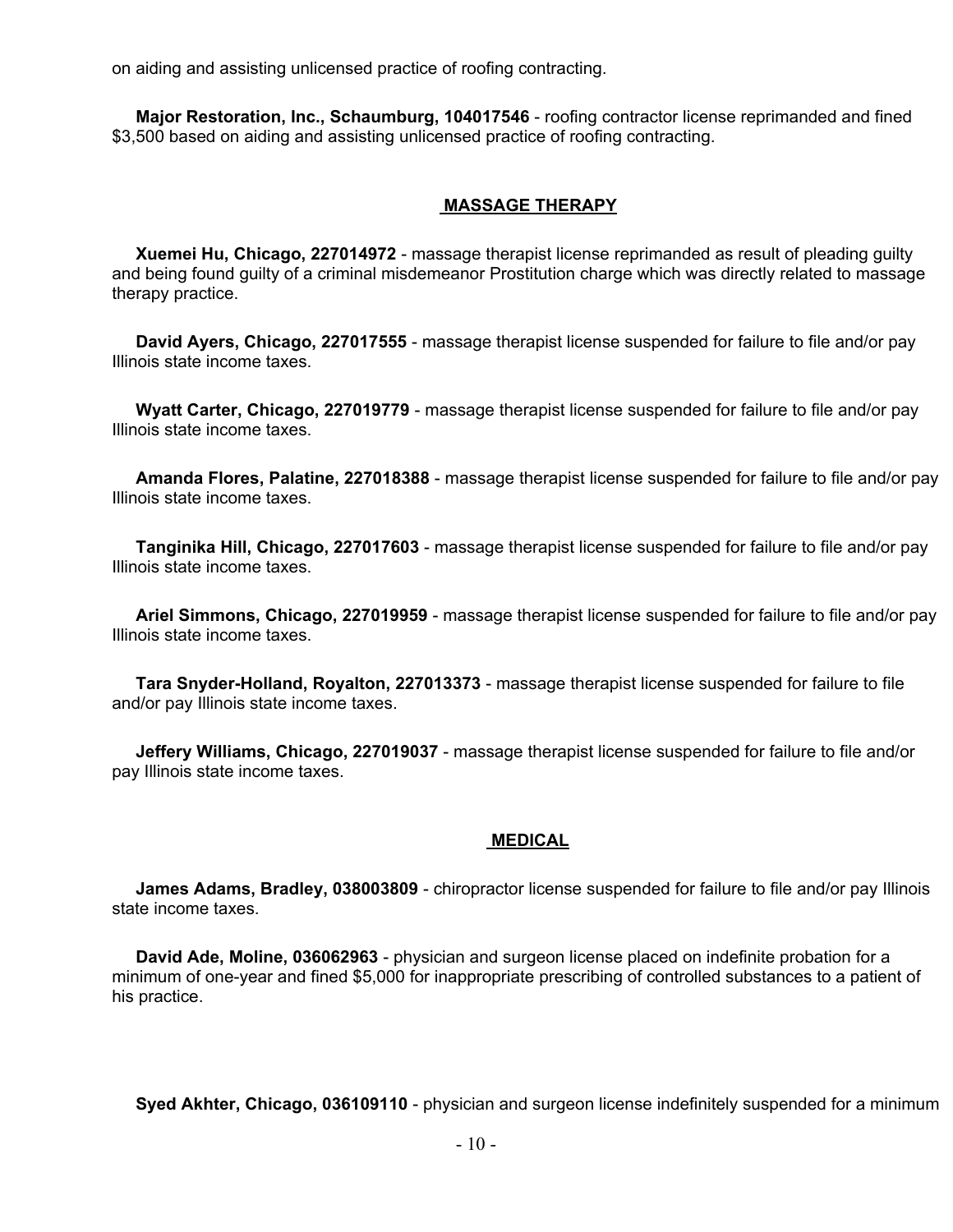of two years and fined \$10,000 and controlled substance license, **336069814**, indefinitely suspended for a minimum of two years for inappropriate prescribing of controlled substances to a patient of his private practice.

 **Joseph Baldino, Elgin, 038009988** - chiropractor license suspended for failure to file and/or pay Illinois state income taxes.

 **Barry Bialek, Boulder, CO, 036148163** - physician and surgeon license issued and placed on indefinite probation for a minimum of three years based on the history of discipline by Colorado Medical Board arising out of his failure to address clinical conditions and/or pain assessments prior to certifying patients for medical cannabis.

 **Augusto Chavez, Mokena, 036049451** - physician and surgeon license placed in refuse to renew status after having his clinical privileges suspended at St. James Hospital on or about March 17, 2017.

 **Amar Dave, Ottawa, 036057338** - physician and surgeon license reprimanded with continuing education conditions based on allegations that he provided medical treatment without establishing a proper patientphysician relationship.

 **Vinson Disanto, McKinney, TX, 036109031** - physician and surgeon license reprimanded based on adverse actions in other jurisdictions.

 **Jeffrey Glaus, Naperville, 038010500** - chiropractor license suspended for failure to file and/or pay Illinois state income taxes.

 **Todd Hackney, O'Fallon, 038008425** - chiropractor license suspended for failure to file and/or pay Illinois state income taxes.

 **Rodney Halvorsen, Gurnee, 036134387** - physician and surgeon license and controlled substance license, **336095652** both temporarily suspended for engaging in sexual misconduct in his practice leading to inappropriate controlled substance prescribing.

 **Teresa Haskins, Chicago, 036116637** - physician and surgeon license suspended for failure to file and/or pay Illinois state income taxes.

 **Mohammed Iqbal, Cedar Falls, IA, 036148164** - physician and surgeon license issued and placed on indefinite probation for a minimum of one year based on the information that applicant had engaged in unprofessional conduct with a patient of his practice by sharing personal information and not setting appropriate boundaries with said patient while he was practicing in Iowa.

 **Srinivas Jolepalem, Darien, 036084786** - physician and surgeon license suspended for 30 days, followed by indefinite probation for a minimum of one year and controlled substance license, **336046999**, indefinitely suspended for a minimum of six months for his failure to notify the Department of resignation from Madden Mental Health Center to avoid being Discharged for Cause.

**Venkateswara Karuparthy, Rock Island, 036083608** - physician and surgeon license and controlled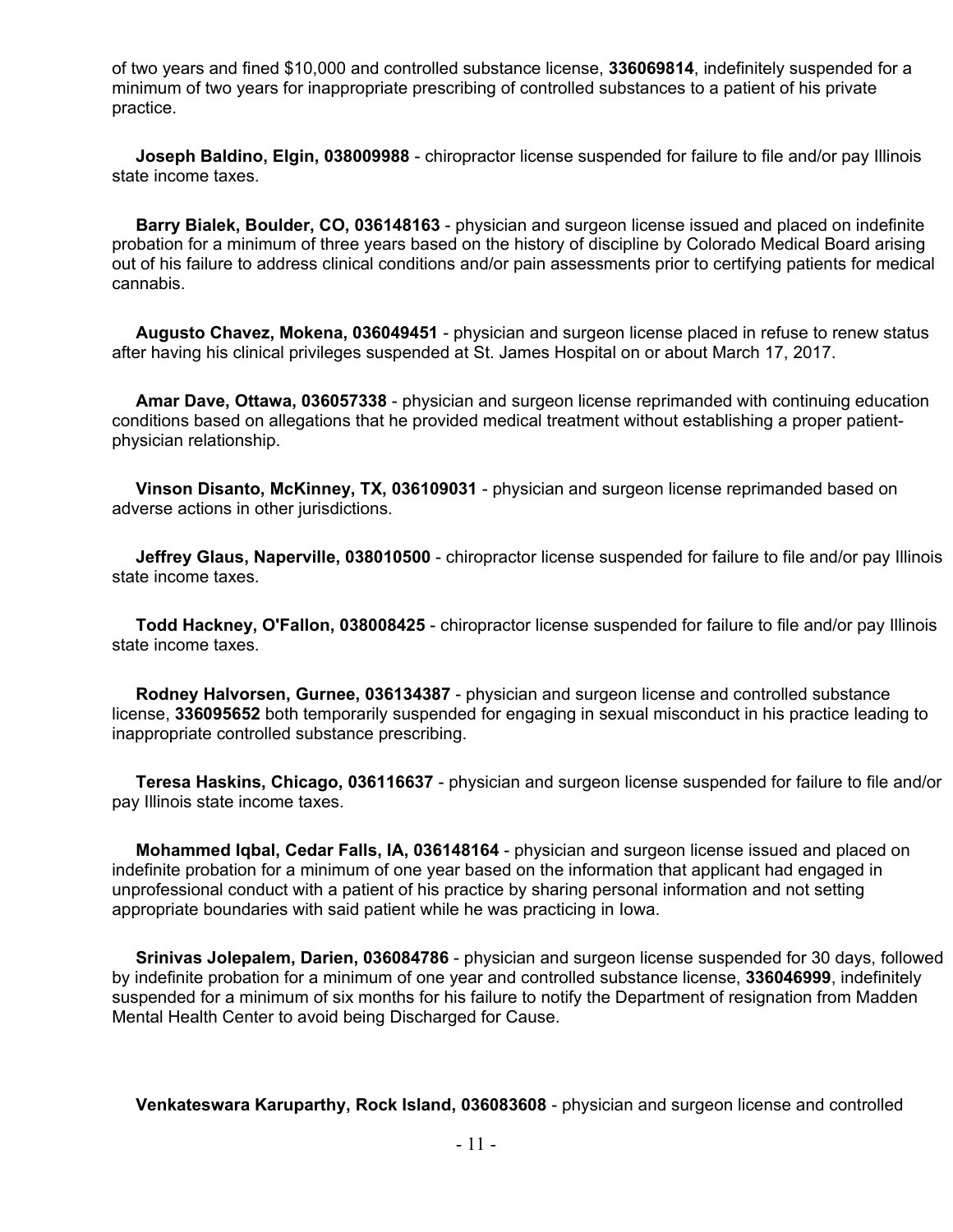substance license, **336066114** both indefinitely suspended for a minimum of 12 months based upon sexual misconduct with a patient/employee of the practice.

 **Mohammad Khan, Barrington, 036118940** - physician and surgeon license indefinitely suspended for healthcare fraud conviction in October 2018.

 **Michael Kinney, Arlington Heights, 036065367** - physician and surgeon license placed on suspension for four months for failing to notify the DEA of an ongoing IDFPR action on his 2015 DEA renewal application and failure to manage an abnormal mammogram in timely basis.

 **Eugene Kostiuk, Olney, 036037359** - physician and surgeon license suspended for failure to file and/or pay Illinois state income taxes.

 **Moshe Lewis, San Ramon, CA, 036126082** - physician and surgeon license reprimanded based on adverse action taken by another jurisdiction.

 **John Matthews, Kansas City, MO, 036082622** - physician and surgeon license and controlled substance license, **336044902** permanently revoked due to conviction of possession of child pornography.

 **Kiarash Mirkia, Las Vegas, NV, 036110231** - physician and surgeon license reprimanded based on adverse action by another jurisdiction.

 **Giam Nguyen DO, Mount Prospect, 036110059** - physician and surgeon license and controlled substance license, **336070758** indefinitely suspended for conviction of Healthcare Fraud and Abetting Health Care Fraud.

 **Derek Niehaus, New Athens, 038010401** - chiropractor license reprimanded based on allegations that respondent practiced as an animal chiropractor without proper supervision.

 **Kiran Pandey, Chicago, 036132208** - physician and surgeon license indefinitely suspended after he surrendered Iowa medical license due to allegations of multiple boundary violations during care of a patient.

 **Daniel Polk, Palos Park, 036093593** - physician and surgeon license restored to indefinite probation for a minimum of five years and effective upon payment of fees and filing of forms.

 **Charles Rosen, Morgantown, WV, 036147903** - physician and surgeon license issued with reprimand based on a sister-state adverse action by the West Virginia Board of Medicine.

 **Shane Serfling, Peoria, 036118188** - physician and surgeon license reprimanded, must complete continuing education and fined \$5,000 based on allegations that respondent failed to timely diagnose and treat sepsis and septic shock in a patient.

 **Eric Speh, Alton, 038009456** - chiropractic license suspended for failure to file and/or pay Illinois state income taxes.

 **Spiros Stamelos, Chicago, 036049690** - physician and surgeon license indefinitely suspended for a minimum of six months due to resignation while under summary suspension from the hospital related to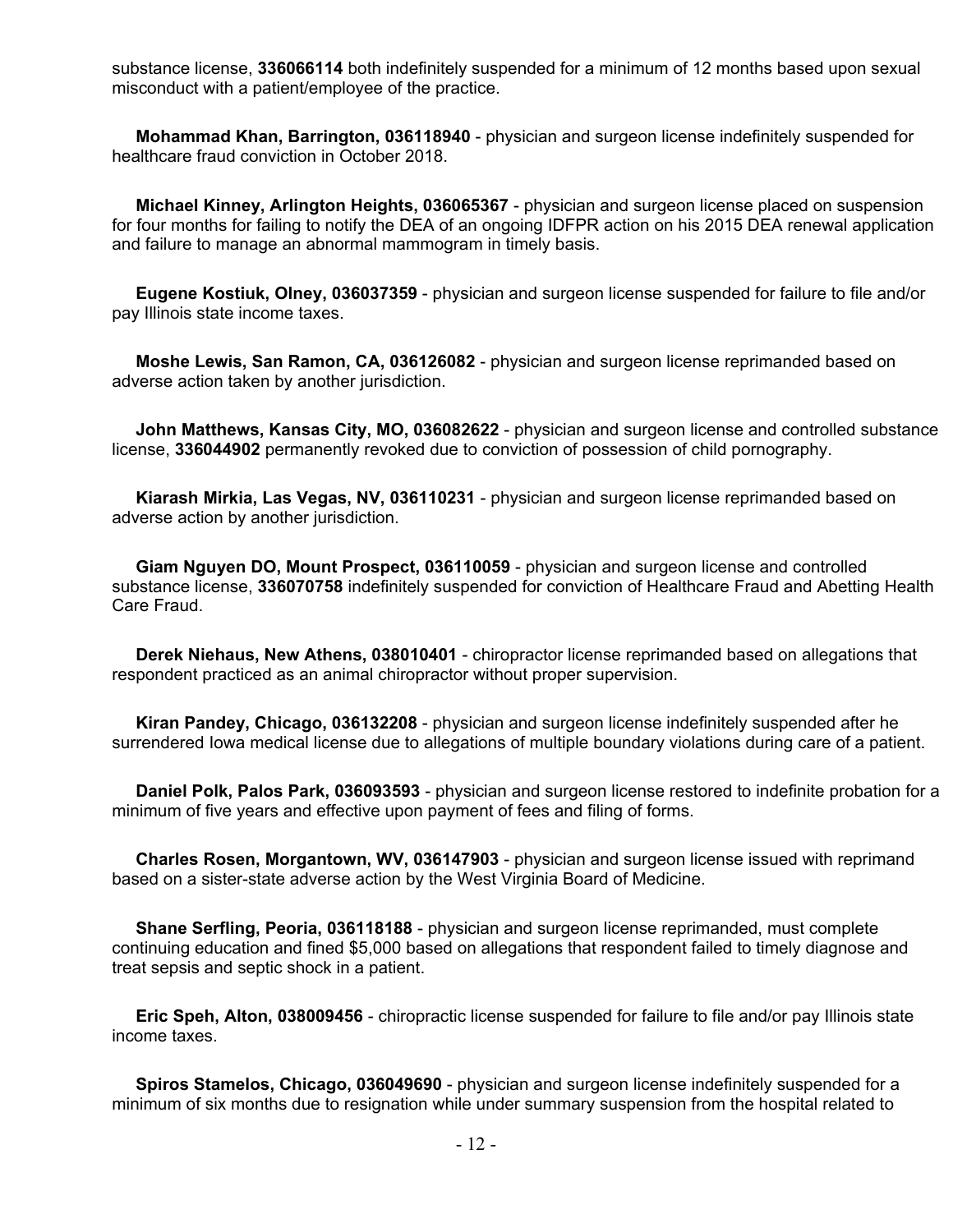patient care, failure to disclose required information on his 2017 MD renewal application.

 **Michael Zahra, Florissant, MO, 036140753** - physician and surgeon license placed on indefinite probation for a minimum of four years for conviction related to reckless driving and disciplinary action by North Carolina Board of Medicine.

#### **MEDICAL CANNABIS**

 **Aleasha Rodgers, Belvidere, 282296160** - registered agent-in-charge license placed in refuse to renew status due to allegations that Respondent made false statements to the Department and failed to conduct complete inventories at a medical cannabis dispensary.

#### **NURSING**

 **Krystal Alexander, Springfield, 043126641** - licensed practical nurse license reprimanded due to multiple criminal incidents.

 **Anna Allen, Simpson, 043116686** - licensed practical nurse license reprimanded due to criminal conviction, sister-state discipline, and failure to report voluntary surrender of license in another jurisdiction.

 **Shiela Alvarez, San Diego, CA, 041280584** - registered nurse license placed in refuse to renew license due to a sister-state discipline.

 **John Bandel, Addison, 041395316** - registered nurse license permanently revoked due to status as registered sex offender.

 **Christopher Baran, Bloomington, 209008434** - advanced practice nurse license and registered nurse license, **041343196** both placed on indefinite probation with work restrictions for a minimum of five years for testing positive for Propofol at a facility in the state of Illinois.

 **Sarah Bennett, Yorkville, 041326410** - registered nurse license, advanced practice nurse license, **209012015** and controlled substance license, **309008181** all permanently revoked after being convicted of Aggravated Battery.

 **Kelly Boyd, Chatham, 041349261** - registered nurse license placed in refuse to renew license due to a sister-state discipline.

 **Catrina Brooks, Villa Park, 041301333** - registered nurse license suspended for failure to file and/or pay Illinois state income taxes.

 **Brittany Bushnell, Sheldon, 041341808** - registered nurse license placed on indefinite probation with work restrictions for a minimum of three years for a positive screen at a facility in the state of Illinois.

 **Sharon Carlson, Paris, 041200984** - registered nurse license placed in refuse to renew license due to a sister-state discipline in the state of Georgia.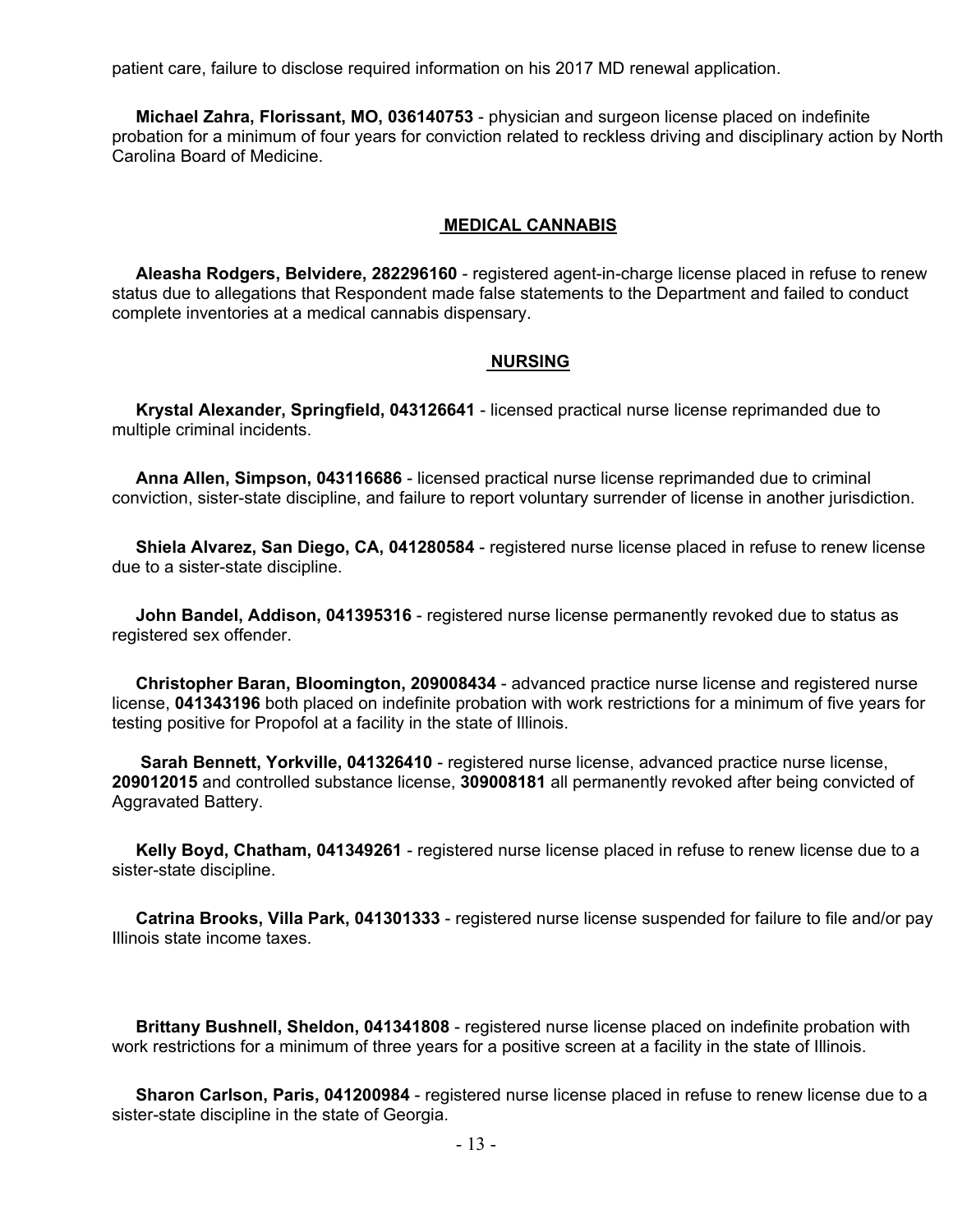**Kadie Carroll, Rock Island, 041415562** - registered nurse license current indefinite suspension extended for an additional six months after being named a perpetrator in a DCFS report.

 **Alicia Childress, Katy, TX, 043126699** - licensed practical nurse license to be issued with reprimand due to failure to report past criminal sentences on the application submitted to the Department.

 **Rhonda Colby, Yuma, AZ, 041340313** - registered nurse license placed in refuse to renew status due to a sister-state discipline in the state of California.

 **Nicole Coley, Merrillville, IN, 041473474** - registered nurse license issued with reprimand due to a sisterstate discipline.

 **Melissa Davis, Chicago Heights, 041429012** - registered nurse license suspended for failure to file and/or pay Illinois state income taxes.

 **Gail Davis, Belleville, 043067387** - licensed practical nurse license suspended for failure to file and/or pay Illinois state income taxes.

 **Jerilyn Deguzman, Niles, 041359186** - registered nurse license indefinitely suspended for conviction of conspiracy to commit healthcare fraud.

 **Sandra Delsignore, Perryville, MO, 041397860** - registered nurse license placed in refuse to renew license due to a sister-state discipline.

 **Zenaida Dimalig, Benzenville, 041125548** - registered nurse license indefinitely suspended for conviction of conspiracy to commit healthcare fraud.

 **Anthony Disser, Vestal, NY, 041173484** - registered nurse license placed in refuse to renew license due to a sister-state discipline.

 **Avelino Estoesta, Orlando, FL, 041278264** - registered nurse license placed in refuse to renew license due to a sister-state discipline.

 **Jolinda Ferrell, Eau Claire, WI, 041372238** - registered nurse license placed in refuse to renew status due to a sister-state discipline in the state of California.

 **Avelina Fiel, Wadsworth, 041294131** - registered nurse license indefinitely suspended for a conviction of conspiracy to commit health care fraud.

 **Pamela Frazier, Chicago, 043067071** - licensed practical nurse license suspended for failure to file and/or pay Illinois state income taxes.

 **Eboni Frometa, Roscoe, 041431928** - registered nurse license suspended for failure to file and/or pay Illinois state income taxes.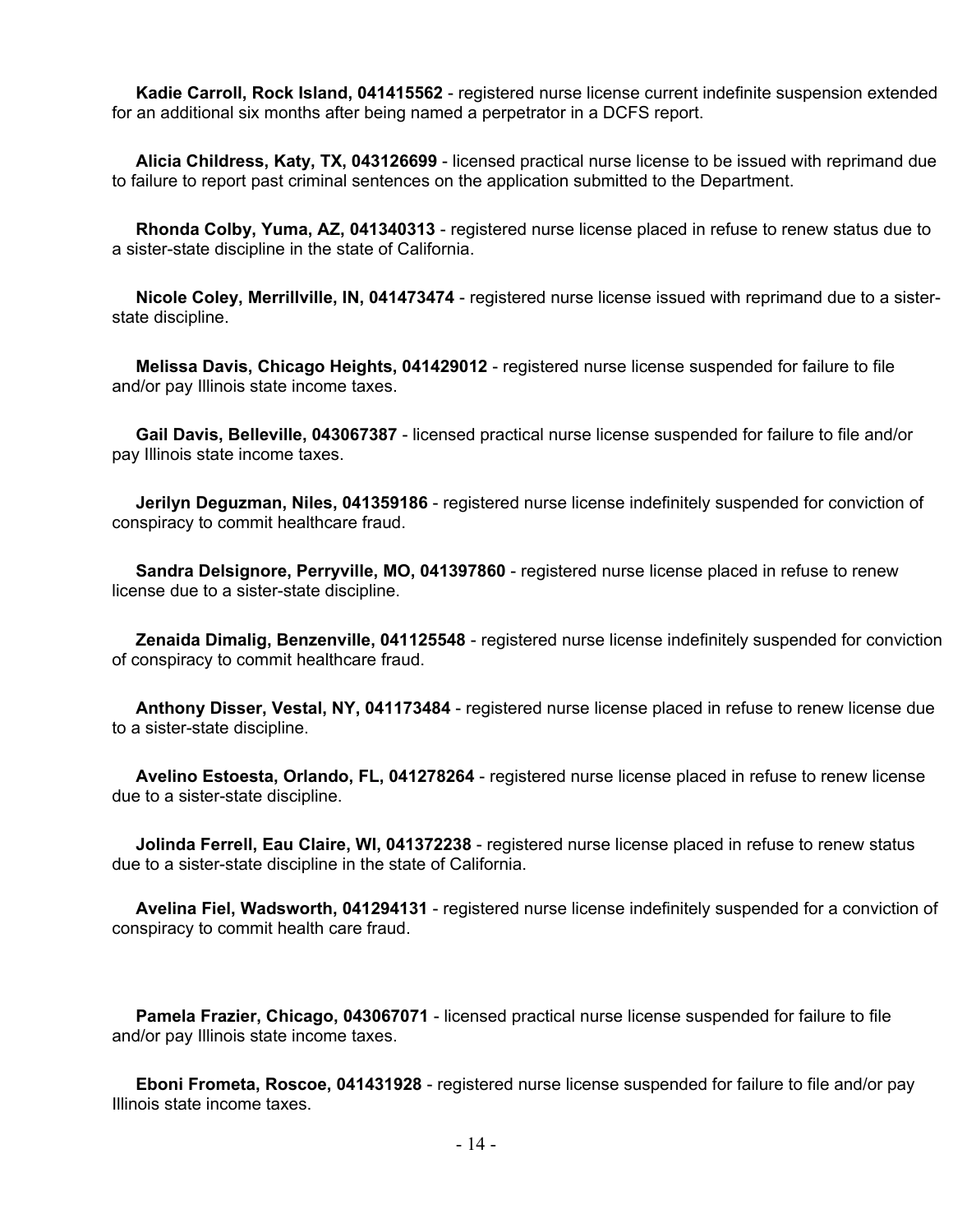**Tamara Funnell, Kewanee, 043073843** - licensed practical nurse license placed in refuse to renew status due to a sister-state discipline in the state of Texas.

 **Greg Gaba, Marshall, MO, 041328884** - registered nurse license placed in refuse to renew status due to a sister-state discipline by the New York State Board of Nursing.

 **Charles Garner, Searcy, AZ, 041147628** - registered nurse license placed in refuse to renew status due to a sister-state discipline in the state of Arkansas.

 **Robert Gendreau, Eagle Lake, ME, 041433667** - registered nurse license placed in refuse to renew status due to a sister-state discipline in the state of Maine.

 **Kimberly Gilbert, Chicago, 043123494** - licensed practical nurse license suspended for failure to file and/or pay Illinois state income taxes.

 **Holly Glunz-Voss, Rochester, MN, 041408003** - registered nurse license placed in refuse to renew status due to a sister-state discipline by the Minnesota State Board of Nursing.

 **Sue Ann Green, Chillicothe, 043086020** - licensed practical nurse license placed in refuse to renew status due to a sister-state discipline in the state of Florida.

 **Veronica Groom, Schererville, IN, 041246267** - registered nurse license placed in refuse to renew status due to a sister-state discipline in the state of Indiana.

 **Fatemeh Hadayat, Toledo, OH, 043112149** - licensed practical nurse license reprimanded due to respondent's compliance with a probationary order from the Ohio State Board of Nursing.

 **Lance Hafner, Dallas, TX, 041329846** - registered nurse license placed in refuse to renew status due to a sister-state discipline in the state of North Dakota.

 **Tinayah Harrington, Hammond, IN, 043107318** - licensed practical nurse license suspended for failure to file and/or pay Illinois state income taxes.

 **Katherine Harris, San Francisco, CA, 041240475** - registered nurse license placed in refuse to renew license due to a sister-state discipline.

 **Katharine Havlu, Metamora, 043109542** - licensed practical nurse license placed in refuse to renew status due to a sister-state discipline in the state of California.

 **Deborah Herring, Wayland, IA, 041253776** - registered nurse license reprimanded due to a sister-state discipline.

 **Gary Hinds, Jonesboro, AR, 041329598** - registered nurse license placed in refuse to renew status due to a sister-state discipline in the state of Arkansas.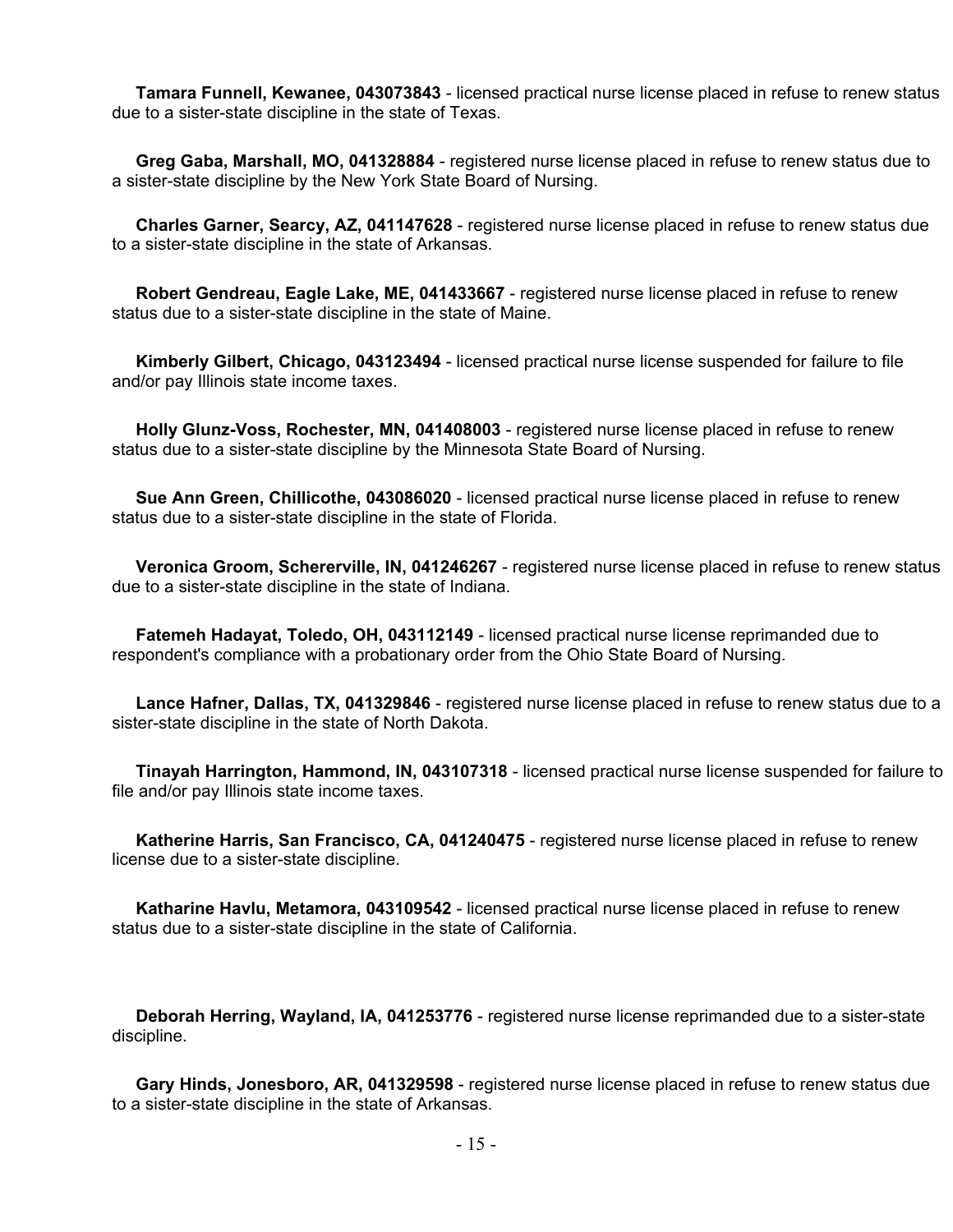**Jennifer Hoang, Davenport, IA, 041453267** - registered nurse license placed in refuse to renew status due to a sister-state discipline in the state of Iowa.

 **Neva Howard, Merrillville, IN, 041254566** - registered nurse license suspended for failure to file and/or pay Illinois state income taxes.

 **Teresa Hudson, Belleville, 043106153** - licensed practical nurse license suspended for failure to file and/or pay Illinois state income taxes.

 **Shirley Humphrey, Lawrenceville, 043089515** - licensed practical nurse license placed in refuse to renew status due to a sister-state discipline in the state of Indiana.

 **Eve Hurley, Chino Valley, AZ, 041207437** - registered nurse license placed in refuse to renew status due to a sister-state discipline in the state of Arizona.

 **Elizabeth Jeser, Las Vegas, NV, 041278116** - registered nurse license placed in refuse to renew status due to a sister-state discipline in the state of Nevada.

 **Elizabeth Kaiser, St. Louis, MO, 041423609** - registered nurse license placed on refuse to renew status following a sister-state discipline in Colorado.

 **Rachel Karolski, Chicago, 041338657** - registered nurse license placed in refuse to renew status due to a sister-state discipline in the state of California.

 **Suzanne Kemp, Reno, NV, 041299402** - registered nurse license placed in refuse to renew status due to a sister-state discipline in the state of Nevada.

 **Vanessa King, Chicago, 041428784** - registered nurse license suspended for failure to file and/or pay Illinois state income taxes.

 **Devan King, Springfield, 043115525** - licensed practical nurse license placed on indefinite probation for a minimum of one year due to failing a toxicology screen and failure to report termination.

 **Debra Kleckner, Clive, IA, 041241765** - registered nurse license placed in refuse to renew status due to a sister-state discipline in the state of Iowa and for failure to report to the Department.

 **Carol Kling, Colorado Springs, CO, 041275198** - registered nurse license placed in refuse to renew license due to a sister-state discipline.

 **Nicole Kohr, North Chili, NY, 041372251** - registered nurse license restored to non-reporting indefinite probation for a minimum of two years.

 **Rachell Kristof, Westmont, 041343325** - registered nurse license placed on indefinite probation for a minimum of three years for a positive screen.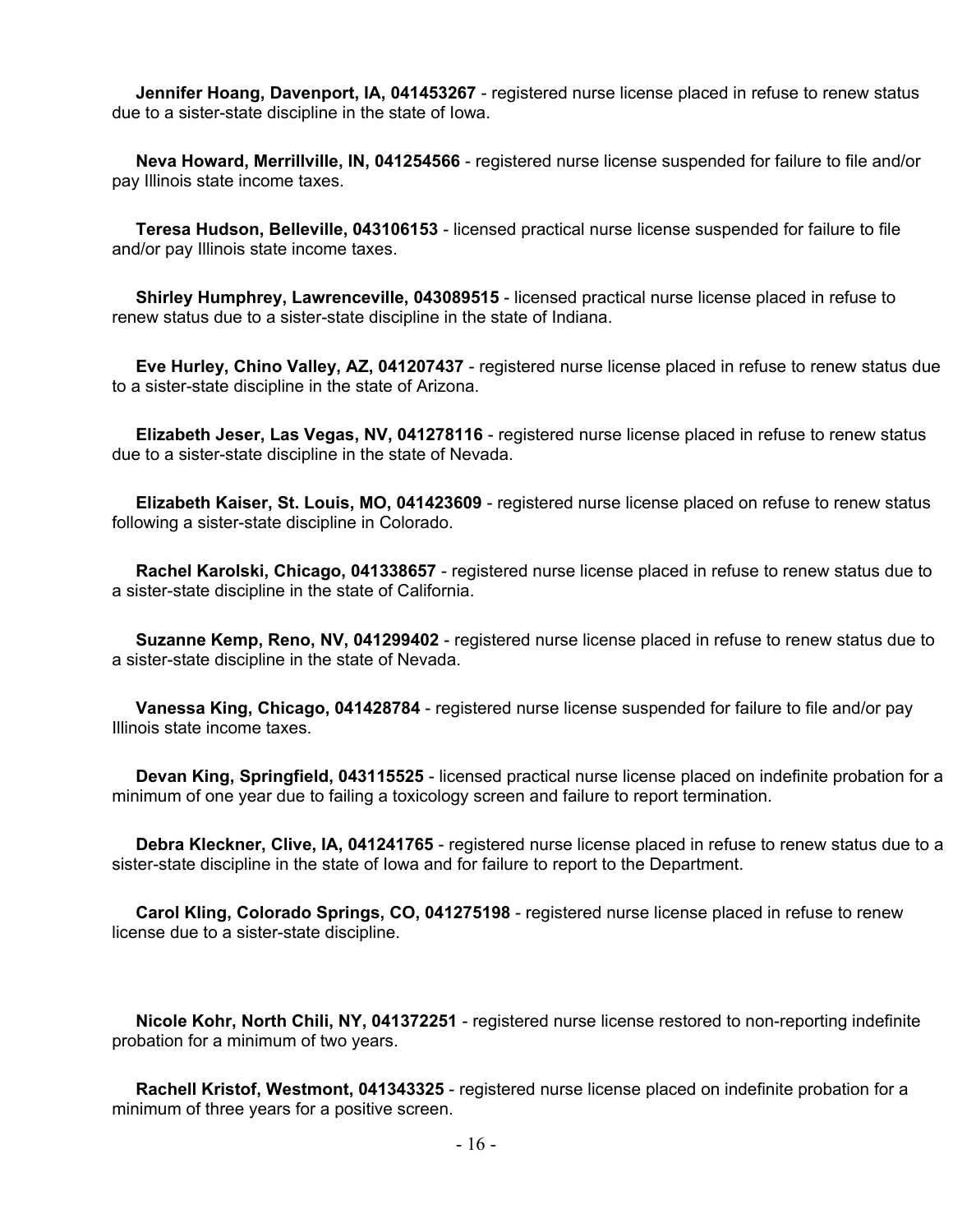**Jennifer Kuklinkski, Carol Stream, 041375193** - registered nurse license restored to indefinite probation for a minimum of three years effective upon payment of fees and filing of forms.

 **Shonnita Lanier, Alsip, 041370438** - registered nurse license suspended for failure to file and/or pay Illinois state income taxes.

 **Krista Lochinski, Chicago, 041390057** - registered nurse license placed in refuse to renew license due to a sister-state discipline.

 **Tori Long, Winslow, 041341631** - registered nurse license placed on indefinite probation for a minimum of two years due to a positive screen.

 **Derrick Lyons, Chicago, 043065391** - licensed practical nurse license placed in permanent revocation due to a criminal sexual abuse of patient.

 **Lisa Mans, Glenview, 041267451** - registered nurse license placed on probation for three years due to a positive substance test.

 **Jonathan Mattingly, Herrin, 043118516** - licensed practical nurse license indefinitely suspended due to respondent having been engaged in the diversion of controlled substances, having abused controlled substances, having been convicted of a crime of dishonesty in Williamson County, Illinois, and having failed to disclose his prior criminal conviction on an application to the Department.

 **Mathew Maupin, Savoy, 041320347** - registered nurse license restored to indefinite probation for a minimum of six months and advanced practice nurse license, **209007157**, is to remain indefinitely suspended for an additional minimum of six months.

 **Kerry McCabe, Chicago, 041253117** - registered nurse license placed in refuse to renew status due to a sister-state discipline.

**Angel Miller, Peoria, 041404641** - registered nurse license reprimanded due to a HIPPA violation.

 **Cheri Miramonti, Belleville, 041267009** - registered nurse license placed in refuse to renew status due to a sister-state discipline.

 **Valerie Murray, Maywood, 043082204** - licensed practical nurse license suspended for failure to file and/or pay Illinois state income taxes.

 **Kapinga Muyumba, DeKalb, 041308254** - registered nurse license placed in refuse to renew status due to a sister-state discipline in the state of Texas.

 **Tammy Ninness, Carterville, 043077213** - licensed practical nurse license placed in refuse to renew status due to a felony conviction of attempted burglary by the Union County Sheriff's Office in Joliet, Illinois.

 **Kathy Persell, Lees Summit, MO, 041408300** - registered nurse license placed in refuse to renew license due to a sister-state discipline in the state of Missouri.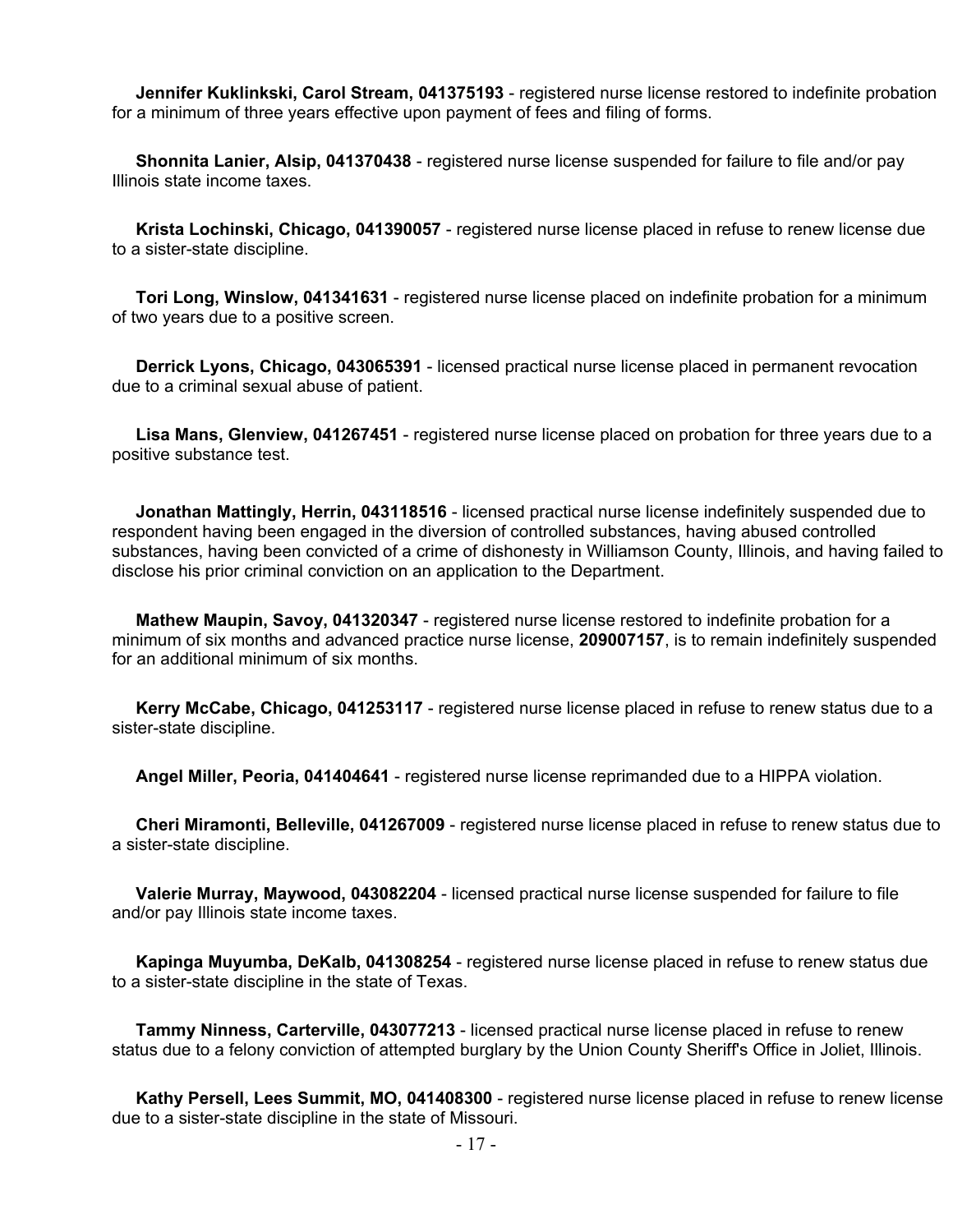**Laura Pilla, Bettendorf, IA, 041283790** - registered nurse license placed in refuse to renew status due to a sister-state discipline in the state of North Carolina.

 **Salley Prince, Fountain Valley, CA, 041222939** - registered nurse license placed in refuse to renew status due to a sister-state discipline in the state of Indiana.

 **Cornelius Rainey, Chicago, 043075579** - licensed practical nurse license placed in refuse to renew status due to a sister-state discipline in the state of Missouri.

 **Stephanie Ratliff, Davenport, IA, 041341084** - registered nurse license placed in refuse to renew status due to a sister-state discipline by the state of Iowa.

 **Laurie Reatherford, Pana, 043068334** - licensed practical nurse license indefinitely suspended for a minimum of two years because of having been impaired at a facility in the State of Illinois and failure to submit to a mandatory screen.

 **Jennifer Rentfro, Rock Island, 041392321** - registered nurse license placed in refuse to renew status due to a sister-state discipline in the state of Iowa.

 **Nessli Reyes, Elgin, 041360037** - registered nurse license is restored to indefinite probation for a minimum of three years.

 **Shirley Rez, Roscoe, 043088584** - licensed practical nurse license placed in refuse to renew status due to a sister-state discipline in the state of Texas.

 **Yolanda Rios, Chicago, 041356659** - registered nurse license placed in refuse to renew status due to a sister-state discipline in the state of Colorado.

 **Pamela Risser, Leander, TX, 041212854** - registered nurse license placed in refuse to renew status due to a sister-state discipline in the state of Texas.

 **Deborah Rohrwasser, Geneva, 041340085** - registered nurse license placed in refuse to renew status due to a sister-state discipline.

 **Rebecca Root, Colchester, 041325169** - registered nurse license indefinitely suspended for a minimum of 18 months due to a criminal conviction.

 **Allyson Rossi, Mount Pleasant, WI, 041378139** - registered nurse license placed in refuse to renew status due to a sister-state discipline in the state of Wisconsin.

 **Tiffany Routt, Swansea, 043103675** - licensed practical nurse license suspended for failure to file and/or pay Illinois state income taxes.

 **Cherry Saberon, Joliet, 041267115** - registered nurse license placed on probation for three years because of having been terminated from a facility in the state of Illinois for failure to perform home-health visits and creating false patient records.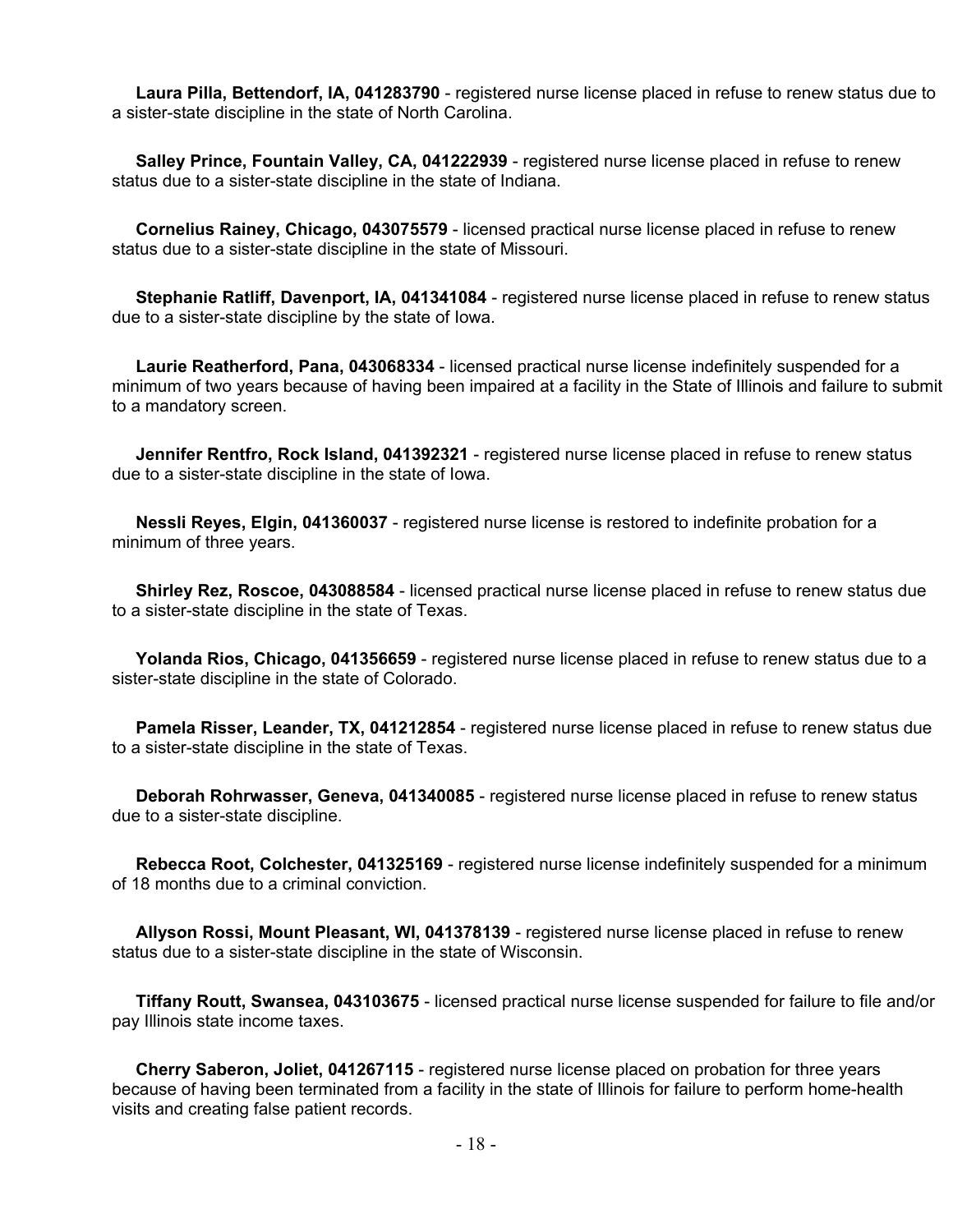**Judith Santos, Chicago, 041277602** - registered nurse license placed in refuse to renew status due to a sister-state discipline in the state of Arizona.

 **Debra Sels, Sterling, 041355233** - registered nurse license reprimanded and ordered to take 10 hours of continuing education due to medication error.

 **Erin Serio, Lakemoor, 041361423** - registered nurse license placed on indefinite probation for a minimum of three years due to discrepancies in Pyxis usage and controlled substance diversion.

 **Karalyn Skleney, Oregon, 041429225** - registered nurse license placed on indefinite probation for a minimum of one year for having been sentenced to first offender probation for possession of a controlled substance and having been sentenced to supervision for driving under the influence of alcohol.

 **Sierra Sloan, West Dundee, 041366522** - registered nurse license placed in refuse to renew status due to a sister-state discipline.

 **Stacey Smith, Paris, 043089147** - licensed practical nurse license is reprimanded because of a selfreport that she diverted controlled substances from a facility in the state of Illinois and, in May 2017, was sentenced to First Offender Probation for "Possession Amount of a Controlled Substance."

 **Tillie Smith, Broadview, 041209855** - registered nurse license placed in refuse to renew status due to a sister-state discipline in the state of Texas.

 **Jana Smith, Addison, 041338207** - registered nurse license placed in refuse to renew status due to a sister-state discipline in the state of Tennessee.

 **Dawn Steele, Davenport, IA, 043126616** - licensed practical nurse license issued with reprimand due to a guilty plea for misdemeanor theft.

 **Marla Taylor, Cape Girardeau, MO, 041424906** - registered nurse license placed in refuse to renew status due to a sister-state discipline in the state of New York.

 **Ebonie Thomas, Forrest Harlem, 041371719** - registered nurse license placed in refuse to renew status due to a sister-state discipline in the state of South Dakota.

 **Kimberly Thomas, Fort Campbell, KY, 041272089** - registered nurse license placed in refuse to renew status due to a sister-state discipline in the state of Texas.

 **Lea Thompson, Raleigh, NC, 041377614** - registered nurse license placed in refuse to renew status due to a sister-state discipline in the state of Pennsylvania.

 **Christina Torres, Worth, 041337001** - registered nurse license reprimanded with continuing education conditions for altering the date on her Montoux screening for tuberculosis.

 **Anthony Turner, University Park, 043101287** - licensed practical nurse license suspended for failure to file and/or pay Illinois state income taxes.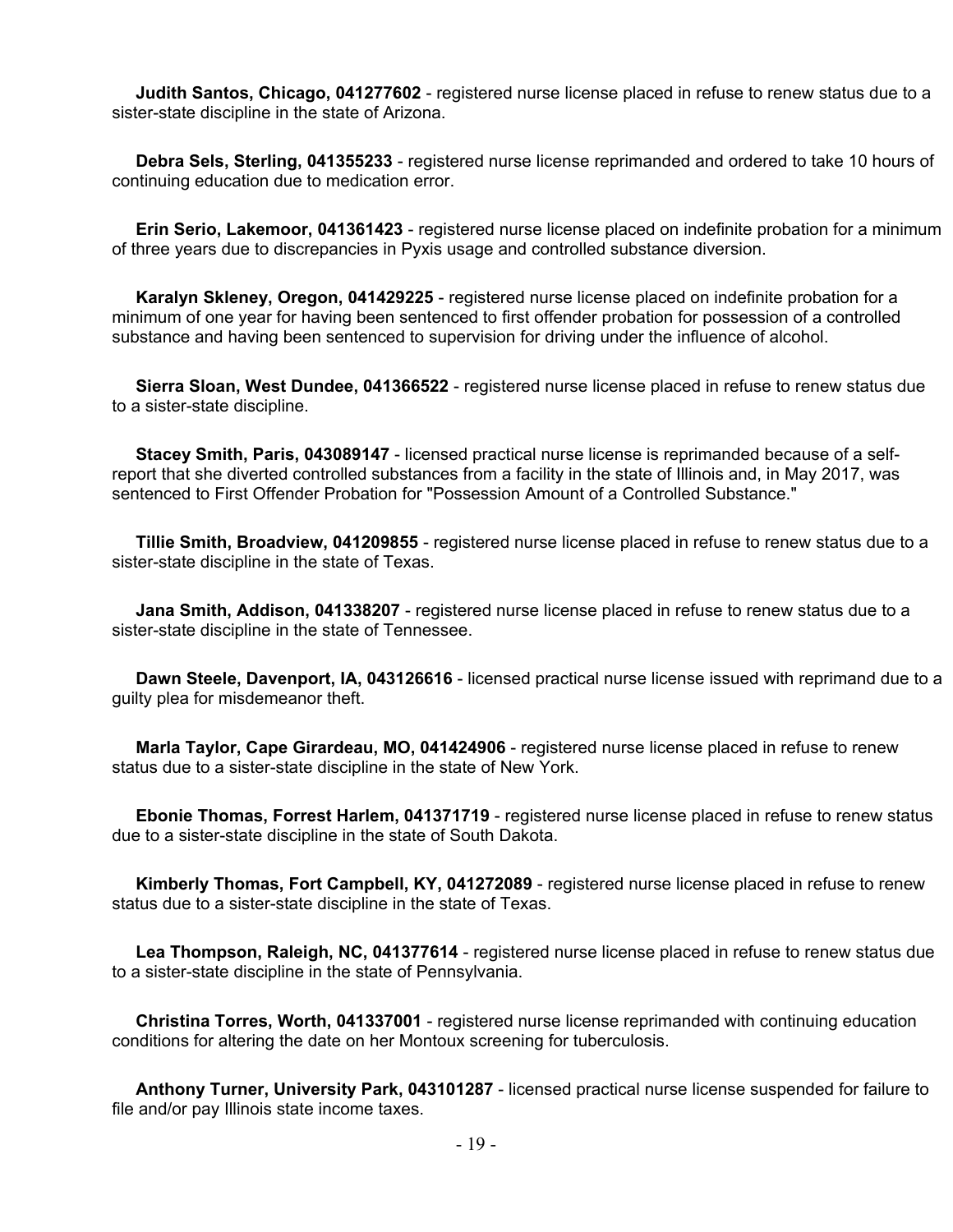**Donna Utzinger, Peoria, 041226202** - registered nurse license reprimanded due to unprofessional conduct.

 **Jeffrey Vandenbossche, Springfield, 043091014** - licensed practical nurse license indefinitely suspended for being more than 30 days delinquent in the payment of child support.

 **Janie Wells, Bourbonnais, 043082751** - licensed practical nurse license placed in refuse to renew status due to a sister-state discipline in the state of Indiana.

 **Kimberly Williams, Glen Allen, VA, 041434472** - registered nurse license placed in refuse to renew status due to a sister-state discipline.

 **Sylvia Winborn, Warren, MI, 041451238** - registered nurse license placed in refuse to renew status due to a sister-state discipline.

#### **NURSING HOME ADMINISTRATOR**

 **Karen Jones, Farmer City, 044006190** - nursing home administrator license is reprimanded and must complete continuing education due to unprofessional conduct.

 **Stephanie Williams, Niantic, 044011239** - nursing home administrator license must complete 15 hours of continuing education due to unprofessional conduct.

#### **PHARMACY**

 **Aaron Bright, Monticello, 049218831** - pharmacy technician license voluntarily surrendered due to his testing positive for controlled substances on an employer mandated drug screen.

 **Monique Brown, Belleville, 049206365** - pharmacy technician license indefinitely suspended due to her having engaged in the diversion of controlled substances.

 **Paul Elmer, Fishers, IN, 051039265** - pharmacist license placed in refuse to renew status due to engaging in deceptive practices and unprofessional conduct.

 **Essential Wellness Pharmacy, Peoria, 054018933** - pharmacy license placed on indefinite probation for a minimum of one year and fined \$10,000 due to multiple violations discovered during a routine inspection.

 **Hopkinton Drug Inc, Hopkinton, MA, 054018556** - pharmacy license reprimanded due to discipline received in the state of Ohio.

 **Laura Jaimes, Chicago, 049189674** - pharmacy technician license suspended for failure to file and/or pay Illinois state income taxes.

 **Diana Johnson, Schererville, IN, 049164723** - pharmacy technician license indefinitely suspended due to having respondent having engaged in diversion.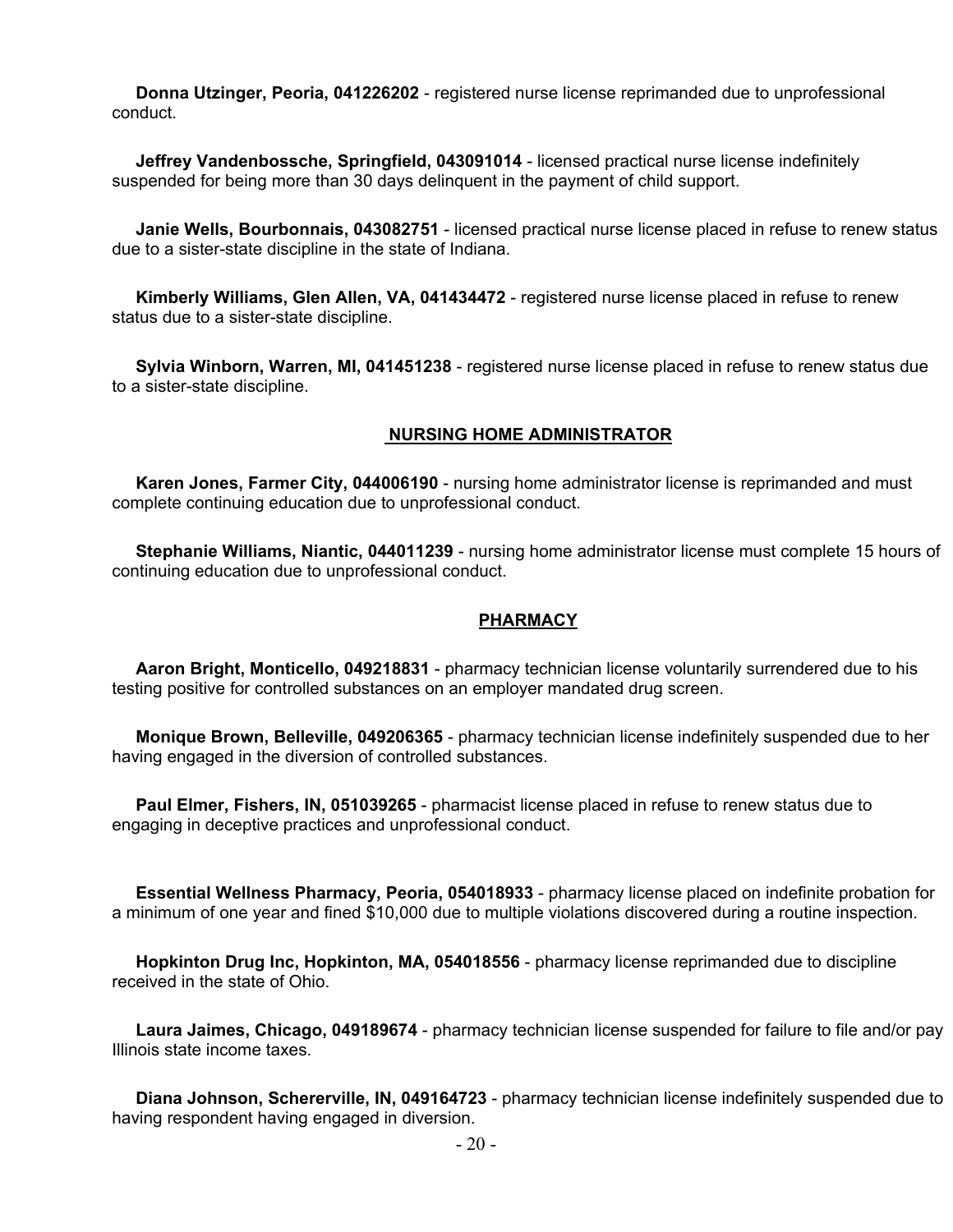**Sara Landowski, Rockford, 049171577** - pharmacy technician license suspended for failure to file and/or pay Illinois state income taxes.

 **Neha Patel, Winter Haven, FL, 051294345** - pharmacist license permanently revoked after being convicted of Aggravated Manslaughter of a Child.

 **Stephanie Payne, Hanover Park, 049221744** - pharmacy technician license placed in refuse to renew status based on allegations of drug diversion from her employer.

 **Tyler Richardson, Morton, 049232279** - pharmacy technician license indefinitely suspended due to respondent having engaged in unprofessional conduct.

 **Cynthia Seal, Wood River, 049203264** - pharmacy technician license revoked due to respondent having engaged in diversion.

 **Peter Shanine, Peoria, 051298768** - pharmacist license placed on indefinite probation for a minimum of three years due to his having been impaired while on duty, diversion of controlled substances, and plea of guilty to criminal charges in Peoria County.

 **Jeremy Umbenhower, Arcola, 049203295** - pharmacy technician license revoked due to sister-state discipline in the state of Indiana.

 **University Compounding Pharmacy, San Diego, CA, 054015409** - pharmacy license reprimanded due to a discipline received in the state of California.

 **Laura Waters, St. Louis, MO, 049155912** - pharmacy technician license revoked due to her having engaged in the diversion of controlled substances.

#### **PHYSICAL THERAPY**

 **Lucas Stephen, Schaumburg, 160005178** - licensed physical therapist assistant license suspended for failure to file and/or pay Illinois state income taxes.

#### **PODIATRIC MEDICAL LICENSING BOARD**

 **Michael Flood, Chicago, 016004712** - podiatric license placed on indefinite probation for a minimum of two years and podiatric controlled substance licenses, **316001832** and **316002194** both indefinitely suspended for a minimum of one year due to his abuse of controlled substances and plea of guilty to criminal charges in DuPage County.

#### **PROFESSIONAL COUNSELOR**

 **Teena Ahuja, Gurnee, 178005197** - professional counselor license placed in refuse to renew status based on allegations of unlicensed practice.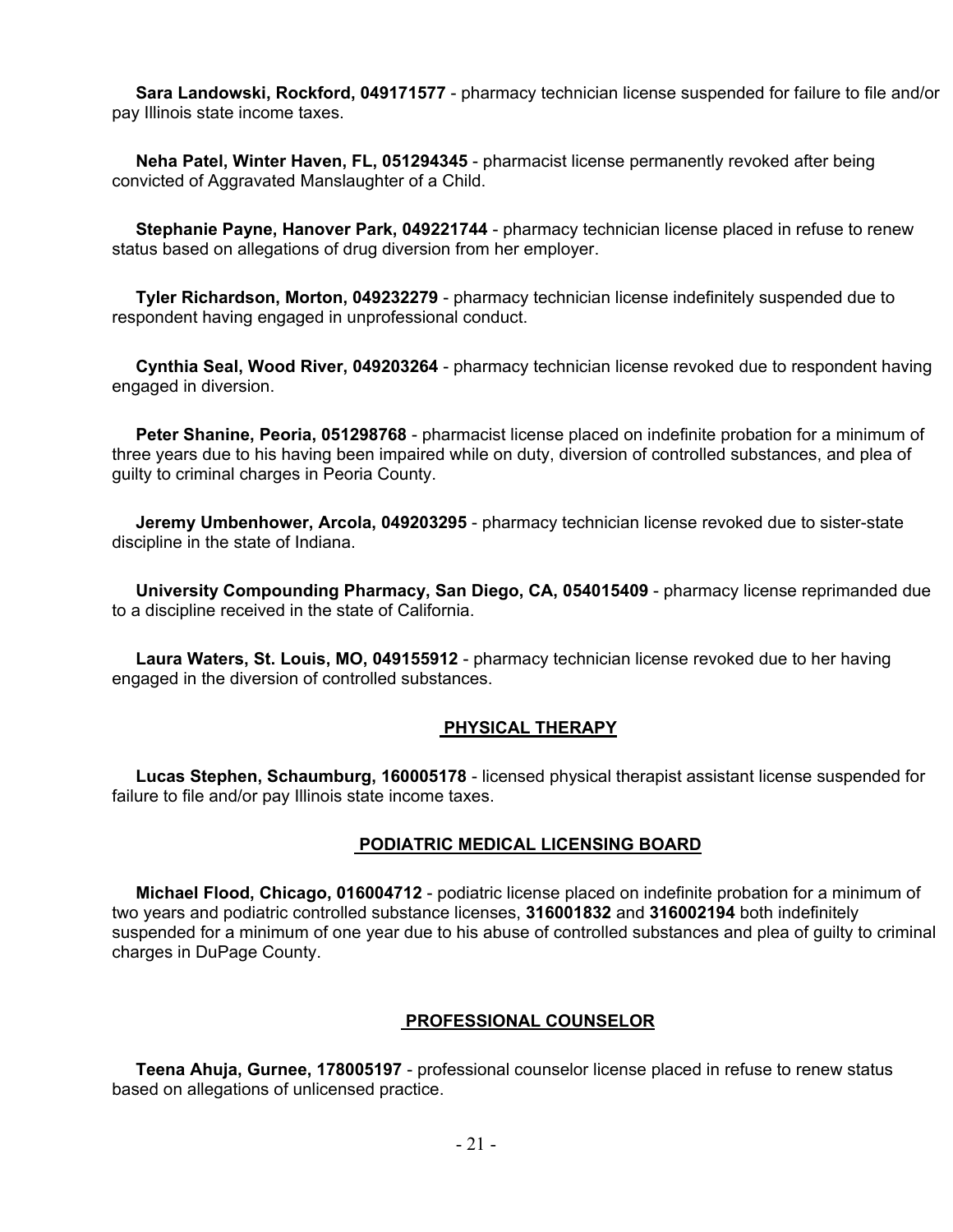**Kreszentia Snyder, Chicago, 180007782** - licensed clinical professional counselor license suspended for failure to file and/or pay Illinois state income taxes.

 **James Stephens, Chicago, 180005262** - licensed clinical professional counselor license suspended for failure to file and/or pay Illinois state income taxes.

#### **PUBLIC ACCOUNTANT**

 **Blair Ackman, Livonia, MI, 239001030** - registered certified public accountant license suspended for one year as a result of July 11, 2016 SEC sanction order which in part denied Respondent's SEC practice privileges for a minimum of three year period for violations of SEC Acts and Rules related to failure to timely disclose to a client, knowledge of a significant event related to an alleged misappropriation of funds by the Chief Executive Officer the company for whom Respondent was associated as the Chief Financial Officer.

 **Joseph Jennings, New York, NY, 065033919** - licensed certified public accountant license indefinitely suspended for a minimum of two years due to sanctions imposed by the Securities Exchange Commission.

 **Ronald Manis, Carbondale, 065013976** - licensed certified public accountant license suspended for failure to file and/or pay Illinois state income taxes.

 **David Mills, Morton, 065028195** – licensed certified public accountant license suspended for failure to file and/or pay Illinois state income taxes.

 **Albert Spenadel, Chicago, 065016926** – licensed certified public accountant license suspended for failure to file and/or pay Illinois state income taxes.

#### **RESPIRATORY CARE**

 **Ruthia Johnson, Lansing, 194006647** - respiratory care practitioner license suspended for failure to file and/or pay Illinois state income taxes.

#### **SOCIAL WORKER**

 **Christopher Difilippo, Mahomet, 149013492** – licensed clinical social worker license indefinitely suspended for conviction of health care fraud.

 **Patricia Kelly, Morton Grove, 149005553** - licensed clinical social worker license suspended for failure to file and/or pay Illinois state income taxes.

 **Sheila Washington, Chicago, 149018885** - licensed clinical social worker license suspended for failure to file and/or pay Illinois state income taxes.

#### **SPEECH LANGUAGE PATHOLOGY AND AUDIOLOGY**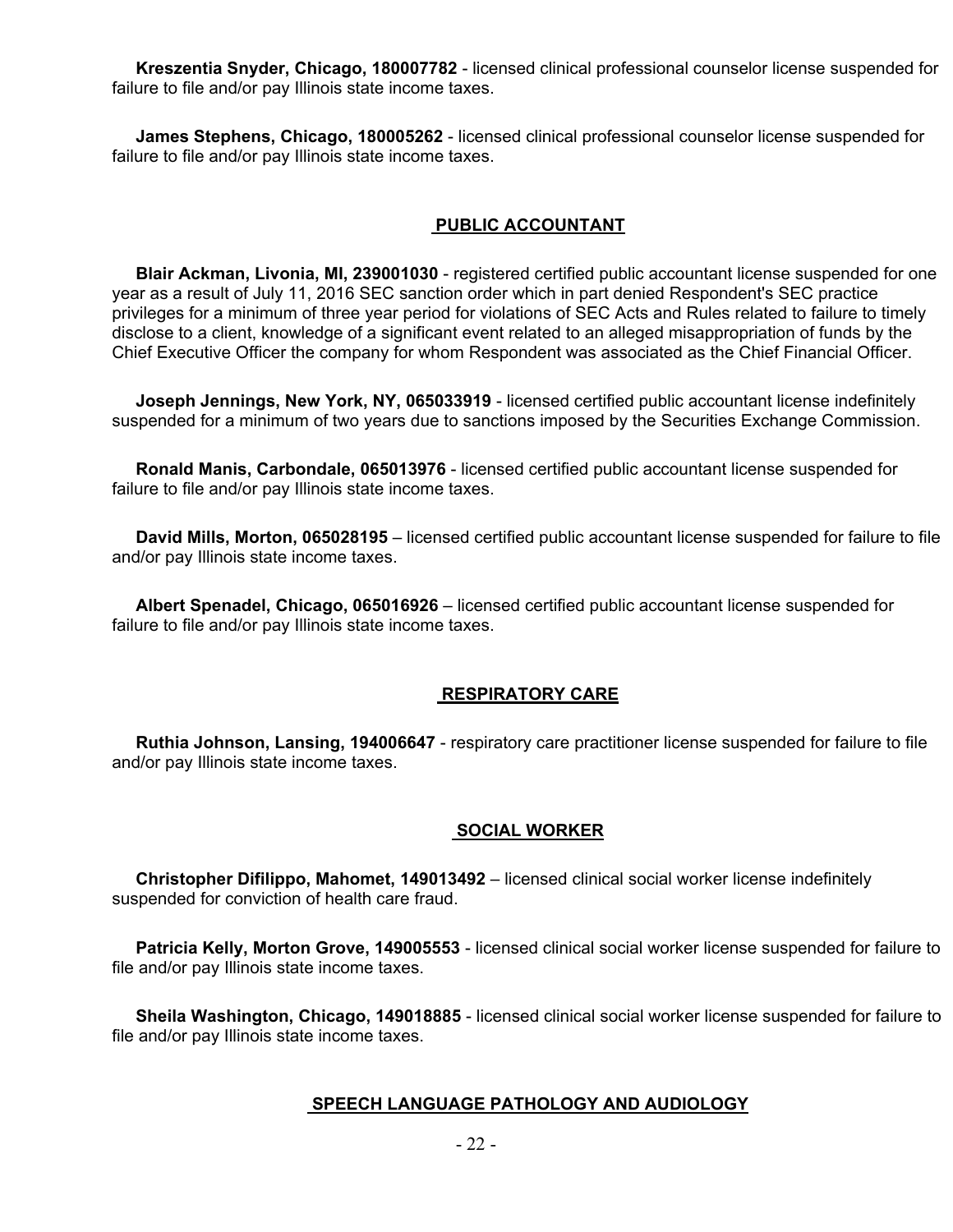**Robert Johnson, Chicago, 146008227** - speech language pathologist license suspended for failure to file and/or pay Illinois state income taxes.

 **Michael Trythall, Los Angeles, CA, 147001450** - licensed audiologist license placed in refuse to renew status due to a felony conviction.

#### **VETERINARY**

 **Cesar Agustin, Oak Park, 090003287** - veterinarian license reprimanded and must complete additional continuing education based on allegations of failure to treat an animal within the standard of care.

 **Penelope Ludwinski, Champaign, 090004081** - veterinarian license reprimanded and ordered to cease and desist the practice of veterinary medicine while Respondent's license is inactive or not renewed due to unlicensed practice, false statement.

## **DIVISION OF REAL ESTATE**

#### **REAL ESTATE**

 **Jose Castro, Skokie, 475170869** - real estate broker license indefinitely suspended for being more than 30 days delinquent in the payment of child support.

 **Lakrisha Davis, Chicago, 475176092** - real estate broker license suspended for failure to file and/or pay Illinois state income taxes.

 **Danielle Gipson, Springfield, 475167208** - real estate broker license suspended for failure to file and/or pay Illinois state income taxes.

 **Jason Gold, Chicago, 471018295** - real estate managing broker license suspended for failure to file and/or pay Illinois state income taxes.

 **Douglas Johnson, Northbrook, 475131069** - real estate broker license suspended for failure to file and/or pay Illinois state income taxes.

 **Kaiser Diane Johnson, Northbrook, 471012910** - real estate managing broker license suspended for failure to file and/or pay Illinois state income taxes.

 **Wendy Lee, Chicago, 475143833** - real estate broker license suspended for failure to file and/or pay Illinois state income taxes.

**Frank Lowery Jr, Chicago, 475138463** - real estate broker license suspended for failure to